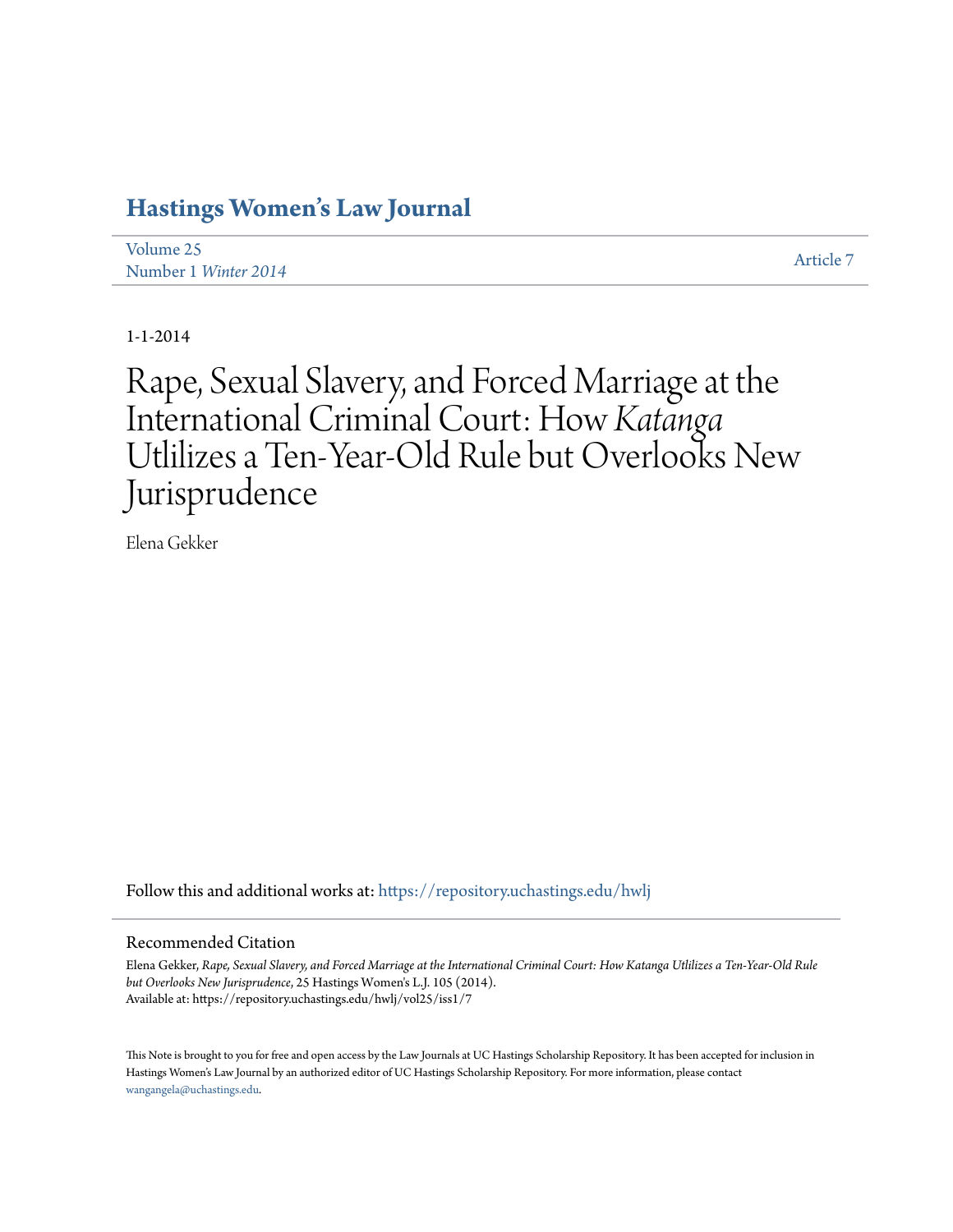# Rape, Sexual Slavery, and Forced Marriage at the International Criminal Court: How *Katanga* Utilizes a Ten-Year-Old Rule but Overlooks New Jurisprudence

# *Elena Gekker*\*

*"My body was affected. My God, I was very ashamed. Now I have become useless. That is something that I do not believe anyone could be subjected to in life, that is to totally destroy someone's body. You become totally useless. You no longer have any value. When somebody sees you, they do not value you any longer, and they look down on you."* [*Testimony of Witness 132*<sup>1</sup> ]

## I. INTRODUCTION

On February 24, 2003, the village of Bogoro in the Ituri province of Democratic Republic of Congo (DRC) was startled awake by heavy gunfire.<sup>2</sup> The Nationalist and Integrationist Front (FNI) and the Front for Patriotic Resistance of Ituri (FRPI) soldiers were attacking the Union of Congolese Patriots (UPC) militia in control of the Hema-dominated village.<sup>3</sup> The attack was aimed at driving the UPC from Bogoro, a strategically important town between Bunia, the district capital, and the border with Uganda.<sup>4</sup> FNI and FRPI soldiers, often children under the age

<sup>\*</sup> Editor-in-Chief, 2013-2014; J.D. Candidate, 2014, University of California, Hastings College of the Law; B.A., Political Science and History, Notre Dame de Namur University, 2011. I would like to thank Professor Susana SáCouto and the Summer Law Program in The Hague at American University, Washington College of Law for introducing me firsthand to this difficult but fascinating topic and Professor Naomi Roht-Arriaza at UC Hastings for her invaluable guidance throughout the writing process. A special thank you to my family, friends, and Steve Spagnuolo for their continued and unconditional support.

<sup>1.</sup> Women's Initiatives for Gender Justice, *Gender Report Card on International Criminal Court 2010*, 175 (Nov. 2010) http://www.iccwomen.org/news/docs/GRC10-WEB-11-10-v4\_Final-version-Dec.pdf [hereinafter *Gender Report Card 2010*].

<sup>2.</sup> Prosecutor v. Germain Katanga & Mathieu Ngudjolo Chui, Case No. ICC-01/04- 01/07, Transcript of Record, 21 (Apr. 19, 2010), ICC-01/04-01/07-T-129-Red-ENG; *Gender Report Card 2010*, *supra* note 1, at 160.

<sup>3</sup>*. Gender Report Card 2010*, *supra* note 1, at 160.

<sup>4.</sup> U.N. Secretary-General, *Special Report on the Events in Ituri, January 2002- December 2003*, ¶ 64, U.N. Doc. S/2004/573 (July 16, 2004) *available at* http://allafrica.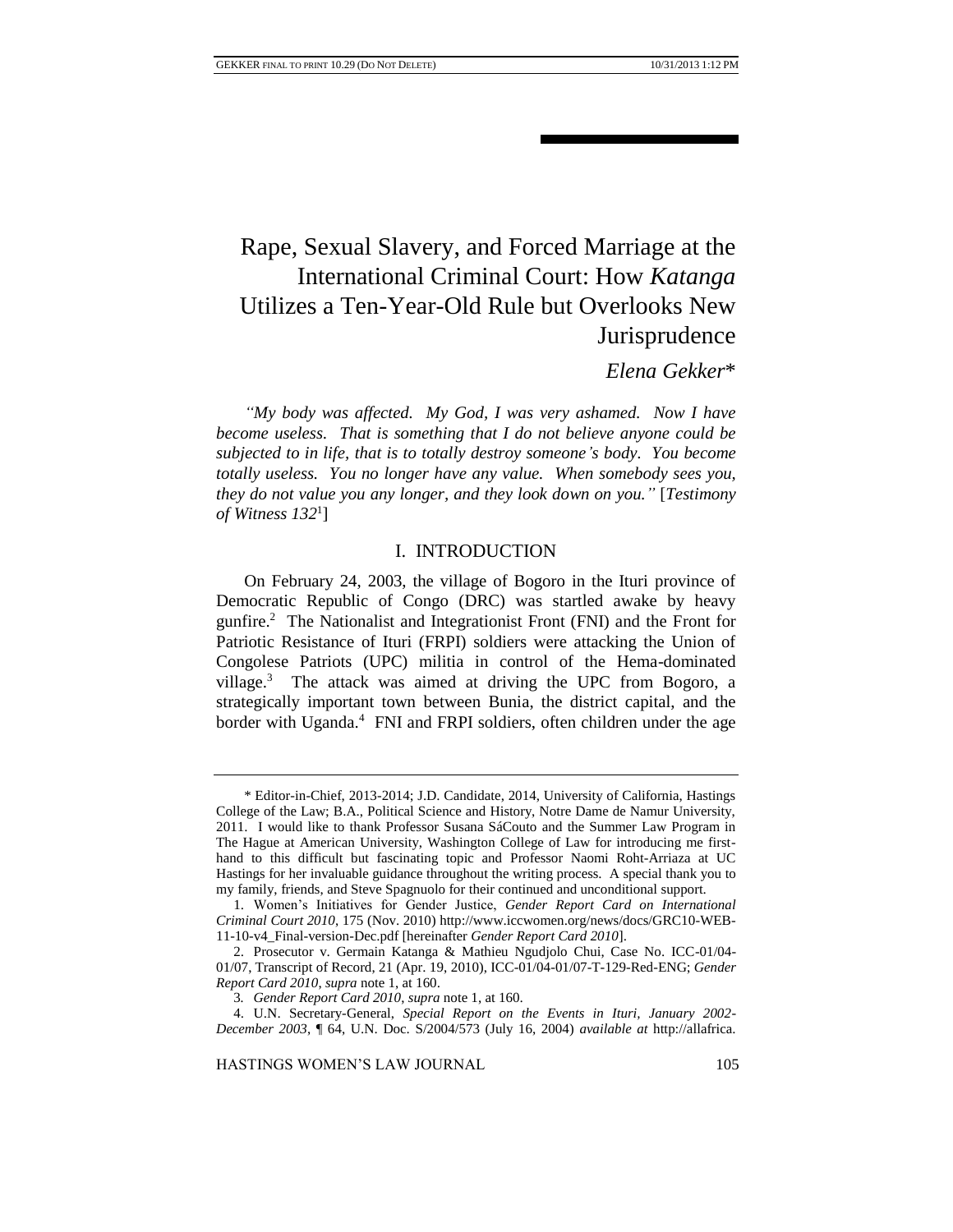of fifteen, circled the village, armed with machetes, spears, arrows, rocketpropelled grenades, rocket launchers and semiautomatic weapons.<sup>5</sup> At least 200 civilians were killed in a matter of hours, and the village looted, while survivors were imprisoned in rooms filled with corpses, and women and girls were gang-raped, mutilated, and sexually enslaved.<sup>6</sup> The United Nations (U.N.) estimated that 173 of the over 200 victims were under the age of eighteen.<sup>7</sup> Two men are alleged to have stood at the helm of this massacre-Germain Katanga and Mathieu Ngudjolo Chui,<sup>8</sup> respective leaders of the FRPI and FNI.<sup>9</sup>

What sets this incident apart from other similar atrocities committed over the last fifty years in various parts of the world? The alleged perpetrators of these crimes have been forced to face the charges brought against them in an international court of law.<sup>10</sup> Katanga and Ngudjolo were initially jointly accused of three crimes against humanity (murder, sexual slavery, and rape) and seven war crimes (using children under the age of fifteen to take an active part in hostilities; deliberately directing an attack on a civilian population as such or against individual civilians not taking part in hostilities; willful killing; destruction of property; pillaging; sexual slavery and rape).<sup>11</sup> However, even though there was sufficient evidence and known instances, forced marriage was not charged due to lack of international jurisprudence and independent recognition of forced marriage as a crime against humanity.<sup>12</sup> This is the second International Criminal Court (ICC) trial and the first trial at the Court to include charges for gender-based crimes.<sup>13</sup> While this is certainly not the first instance of

7. U.N. Secretary-General, *supra* note 4, ¶ 65.

8. On December 18, 2012, the ICC's Trial Chamber II acquitted Ngudjolo. *See infra* V.B.2.

com/download/resource/main/main/idatcs/00010308:0f169b3a522a70b9d8d609a898b7041e .pdf*.*

<sup>5.</sup> Press Release, U.N. News Centre, Congolese war crimes suspect turned over to International Criminal Court (Oct. 18, 2007), http://www.un.org/apps/news/printnewsAr. asp?nid=24325.

<sup>6</sup>*. Id.*

<sup>9</sup>*. Id.*; Open Society Justice Initiative, *The Trial of Mathieu Ngudjolo Chui* (Dec. 2012), http://www.opensocietyfoundations.org/sites/default/files/ngudjolo-judgment-brief-2012121 7.pdf.

<sup>10.</sup> Press Release, International Criminal Court, Opening of the trial in the case of Germain Katanga and Mathieu Ngudjolo Chui on 24 November, 2009 (Nov. 11, 2009), http://www.icc-cpi.int/en\_menus/icc/press%20and%20media/press%20releases/press%20 releases%20(2009)/Pages/pr477.aspx.

<sup>11.</sup> *Id.*

<sup>12</sup>*. See generally Gender Report Card 2010*, *supra* note 1, at 161, 165, 171, 174.

<sup>13</sup>*. Gender Report Card 2010*, *supra* note 1, at 160. This is the second trial at the Court arising out of the DRC Situation. The first was that of UPC leader Thomas Lubanga Dyilo ("Lubanga"), who was charged with enlisting child soldiers under the age of to take active part in hostilities. He was the first-ever accused to be convicted by the ICC since its inception in 2002 and sentenced to fourteen years imprisonment. Although Lubanga was only charged with one crime, there was a strong push by the Legal Representative for Victims to include a charge for gender-based offenses mid-trial but Office of the Prosecutor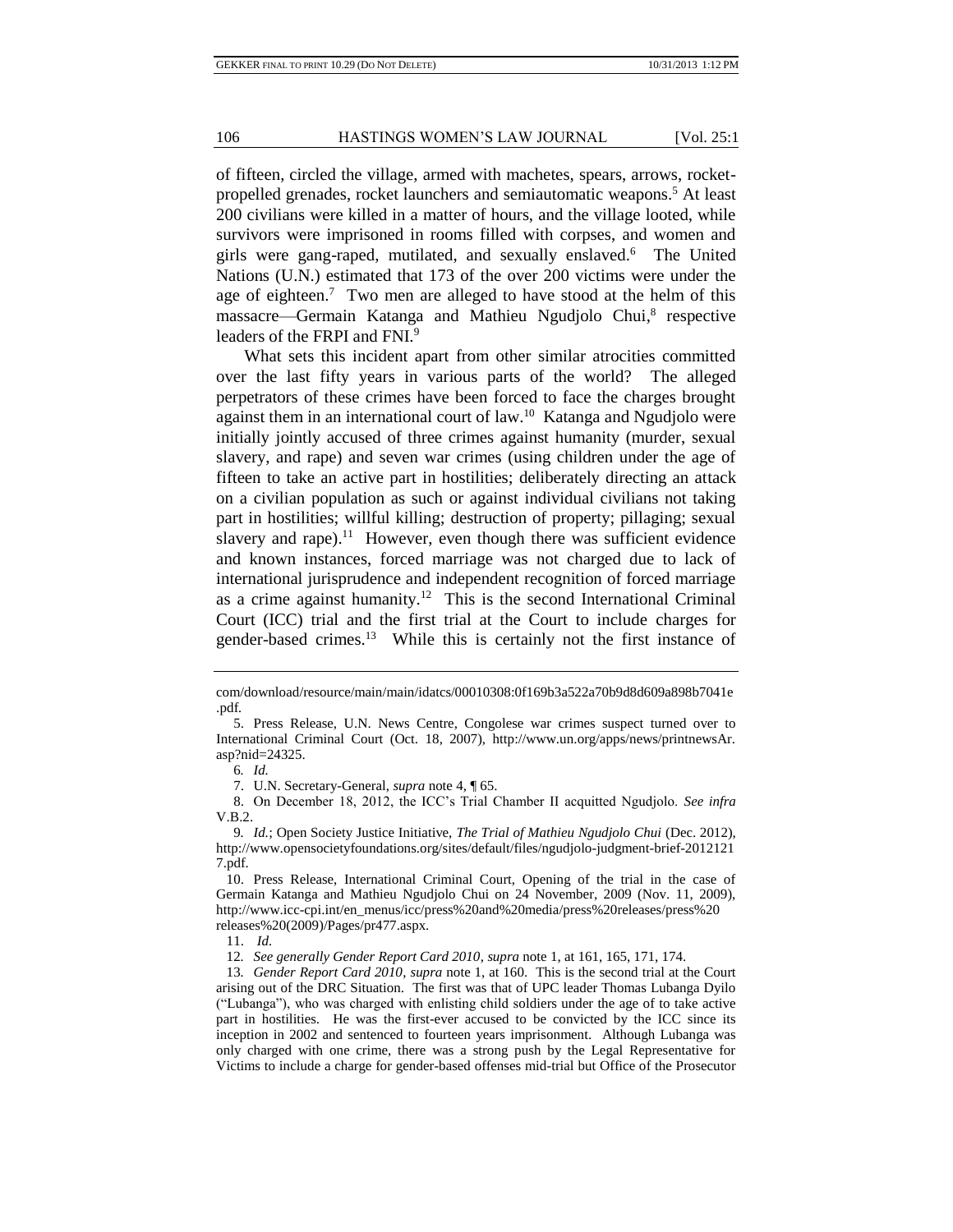gender-based crimes committed in the context of either an international or non-international armed conflict prosecuted by an international tribunal, the significance of this decision rests in the precedent it sets for future prosecution of similar crimes at the first-ever permanent international criminal court.<sup>14</sup> The lack of attention paid to prosecuting the crime of forced marriage may be indicative of the Court's reluctance to address a pressing issue due to a lack of consensus and precedent.

This Note will examine the history of international prosecution of sexually-based crimes, discuss the precedents<sup>15</sup> set by the International Criminal Tribunal for Rwanda (ICTR) and the International Criminal Tribunal for former Yugoslavia (ICTY) in *Akayesu*, *Furundžija*, and *Kunarac,* and why these decisions have become the legal standard for prosecution and conviction of sexual violence crimes in the ICC. It will address the development and establishment of ICTY rules, such as the narrow definition of rape as set forth in *Furundžija* and the inclusion of sexual enslavement as a crime under slavery, which has long been recognized for its peremptory status, in *Kunarac*, and why these particular rules are necessary for the effective functioning of the ICC. This Note will maintain that the codification of the ICTY and ICTR rules under the ICC's Elements of Crimes was, and continues to be, necessary to promote the standardization of prosecution of sexual violence crimes, to provide the victims of these atrocities with tangible results and faith in the international legal system, and to continue on the path of establishing rape and sexual violence as distinct norms of jus cogens. Specifically, it will apply the Elements of Crimes to the sexually based crimes committed in Bogoro on February 23, 2003, and that fall within the jurisdiction of the ICC under Article  $7(1)(g)$  and Article  $8(2)(b)(xxii)$ , and conclude that Katanga should be found guilty of his alleged crimes. This Note will also discuss the crime of forced marriage and its recent recognition as an independent crime against humanity by the Special Courts of Sierra Leone (SCSL). It will

chose not to do so. For in-depth discussion of the Lubanga trial and failure to bring forth additional charges see *Gender Report Card 2010*, *supra* note 1, at 129; *see also* K'Shaani O. Smith, Note, *Prosecutor v. Lubanga: How the International Criminal Court Failed the Women and Girls of the Congo*, 54 HOW. L.J. 467 (2011).

<sup>14</sup>*. See generally* James R. McHenry III, Note, *The Prosecution of Rape Under International Law: Justice That Is Long Overdue*, 35 VAND. J. TRANSNAT'L L. 1269 (2002) (discussing the history of sexual violence prosecution and the ICTY decision in *Prosecutor v. Kunarac* where enslavement was broadened to include sexual enslavement as a crime against humanity) [hereinafter *The Prosecution of Rape*]. *See also* Alex Obote-Odora, *Rape and Sexual Violence in International Law: ICTR Contribution*, 12 NEW ENG. J. INT'L & COMP. L. 135 (2005) (discussing the first-ever conviction for rape and sexual violence by the International Criminal Tribunal for Rwanda (ICTR) in Prosecutor v. Akayesu).

<sup>15.</sup> Here, and in the remainder of this note, the word "precedent" is used not within its normal context of a binding decision. I use "precedent" to only mean a prior ruling on a similar legal issue. The Rome Statute does not provide for a concept of binding precedent as is customary in U.S. law but, instead, sets out a hierarchy of rules and law for the ICC to apply when deciding a particular case. *See infra* V.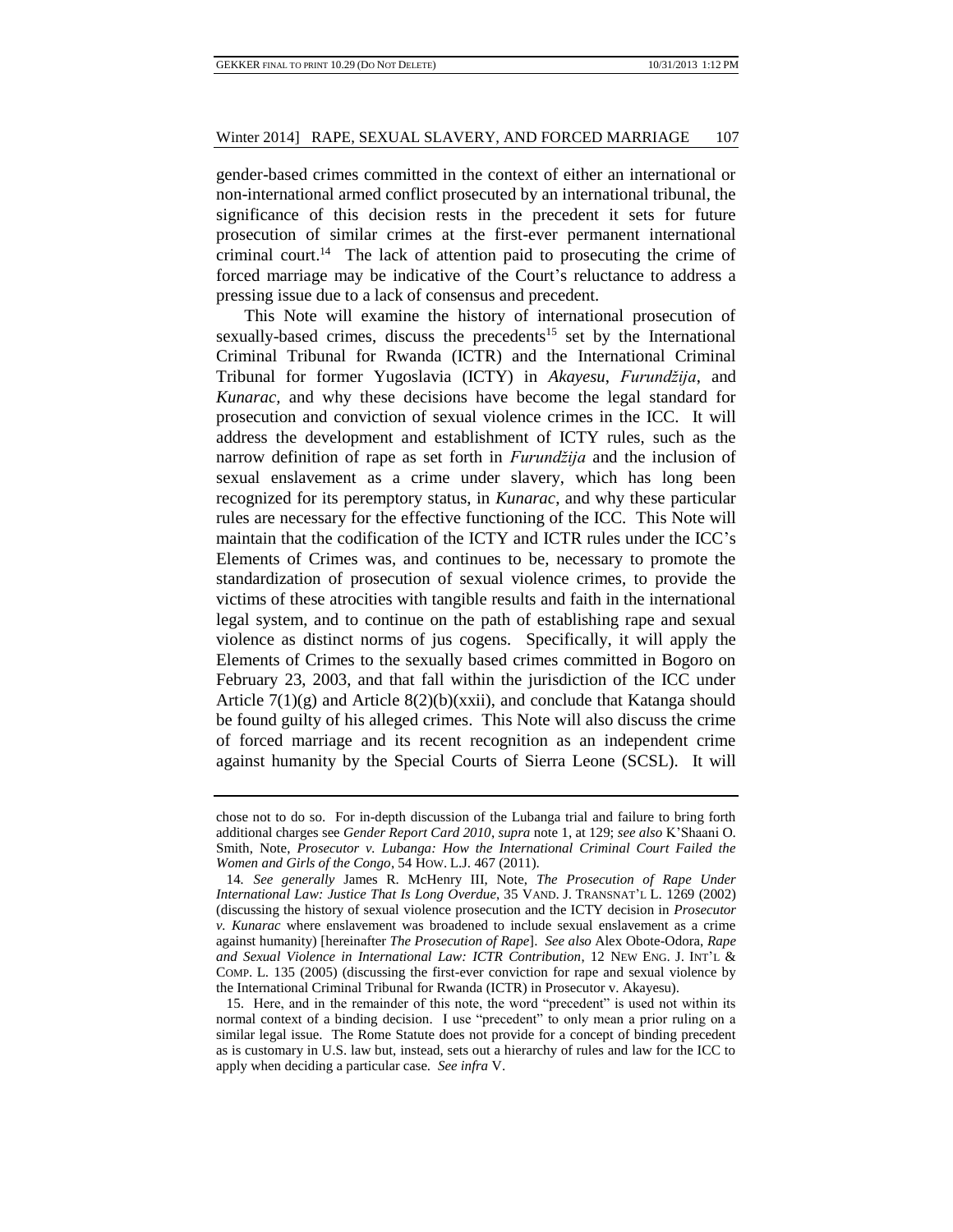discuss the two cases that defined the crime of forced marriage and went on to apply the definition but it will also discuss the difficulty in differentiating between the elements of sexual slavery and forced marriage and in applying them. This Note will recommend that forced marriage should be recognized as a particular crime of sexual slavery due to its inherent sexual nature and conclude with the observation that the law will likely continue in recognizing and narrowing the definitions of various sexual violence crimes, and rape and sexual violence crimes will likely be recognized as separate jus cogens norms, in order to vindicate and internationally recognize the victims' suffering.

Part II of this Note will discuss international criminal law prior to the formation of the ad hoc tribunals and the prosecution of sexual violence crimes that occurred in that time. Part III will address the events leading up to the necessity for and the emergence of the two notable ad hoc tribunals, the ICTY and the ICTR. It will also discuss the history of the Rwandan conflict and the landmark *Akayesu* decision that first promulgated a uniform definition of rape in international criminal law. Part IV will discuss the ICTY, the history of the Balkan conflict, the ICTY's jurisdiction over sexual violence crimes and two important sexual violence cases, *Furundžija* and *Kunarac*. Therein will also discuss the two crucial rules arising out of the ICTY, a narrower definition of rape and the inclusion of sexual enslavement under the peremptory norm of slavery. Part V will discuss the establishment of the International Criminal Court as the first permanent court dealing with grave prosecutions of criminal law and its limited jurisdiction, both in terms of complementarity and precedent. Part V will also discuss the *Katanga* and *Ngudjolo* cases in greater detail and the ICC's jurisdiction over sexual violence crimes. Part VI will apply the Elements of Crimes of rape and sexual slavery to the pending *Katanga* case and endorse that the Court find Katanga guilty of the crimes allegedly committed at Bogoro. Part VII will discuss the relative newness of defining and prosecuting forced marriage at the SCSL, the two leading cases that have defined forced marriage and applied the definition, and will recommend that the ICC should adopt forced marriage as a particular crime under sexual slavery as opposed to enumerating it as a "new" crime of humanity due to the inherent difficulty in separating the sexual nature of the crime from the persecutor's intent to form true marital relations. Part VIII will conclude by addressing that the rules established by the ICTY and ICTR have achieved the status of well-recognized principles of international criminal law, and in fact have been codified in Elements of Crimes, and the crime of forced marriage should be subjected to the same treatment due to the need for a standardized prosecutorial scheme, recognition of victims rights and experiences, and promulgation of the need for rape and sexual violence to become recognized norms of jus cogens.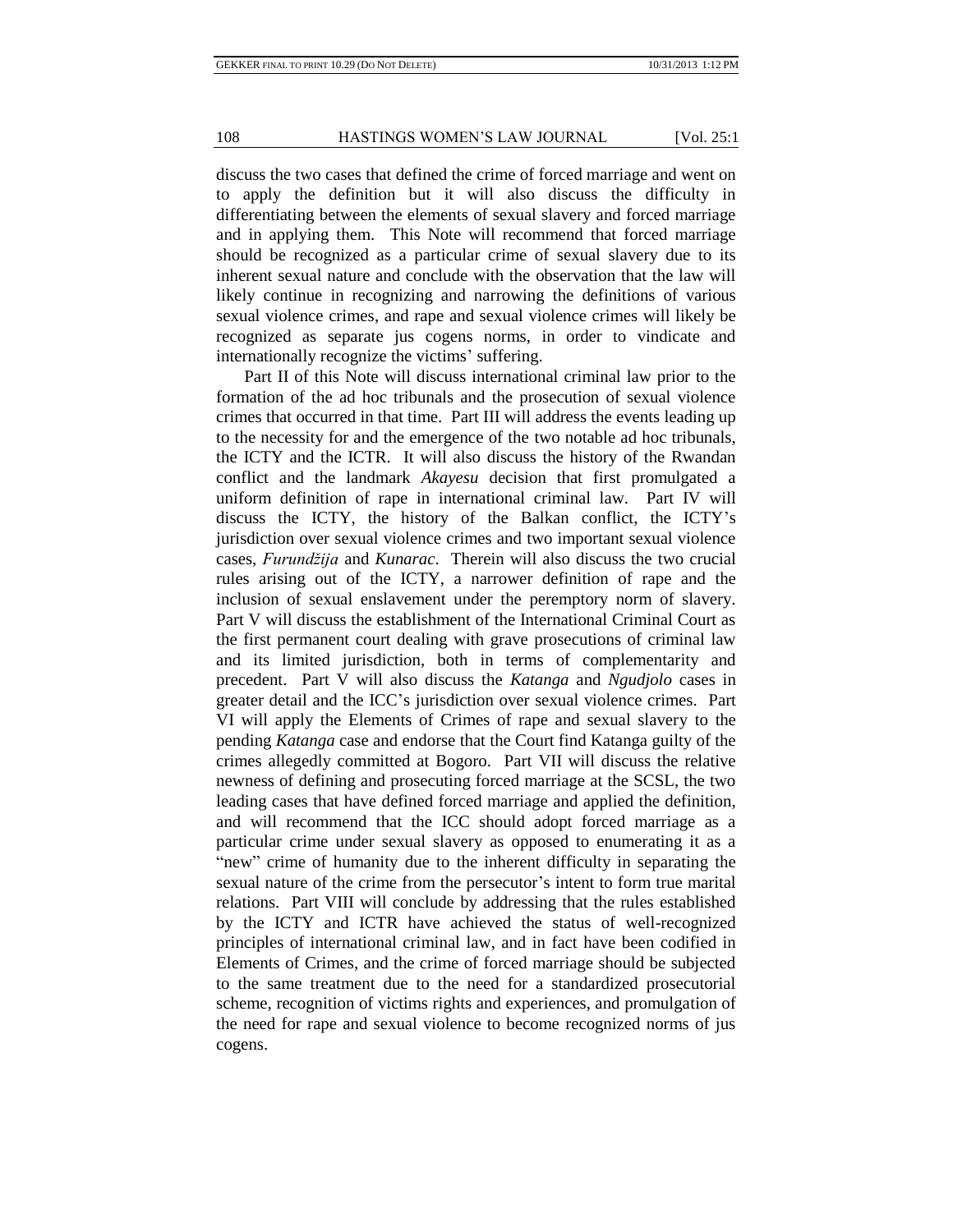## II. INTERNATIONAL LAW AND PROSECUTION OF SEXUAL VIOLENCE CRIMES PRIOR TO THE AD HOC TRIBUNALS

International prosecution prior to World War II is both sparse and farreaching, generally owing its roots to the "extensive development of the international law of war crimes."<sup>16</sup> The movement for prosecution of war crimes committed during World War I, and specifically of the Armenian genocide committed by the Ottoman Turks, had support among the Russian, French, and British forces, not solely to prosecute the offenders on an individual basis, but instead, as more of a political statement of condemnation.<sup>17</sup> The Allied Governments also established a Commission on the Responsibility of the Authors of the War and on Enforcement of Penalties where the nonexhaustive list of thirty-two categories of violations included, finally, sexual violence crimes.<sup>18</sup> The Commission was likely influenced by, and attempted to apply, the Hague Conventions of 1899 and 1907, which established a very basic foundation for the prosecution of later violations of the laws of humanity.<sup>19</sup> However, any real progress and further actions were thwarted by in-house bickering and power struggle in the postwar environment. $20$ 

International criminal law, as we know it today, has predominantly derived from the prosecutions at the Nuremburg and Tokyo war crimes trials. The phrase "crimes against humanity" was first used by the Allied prosecutors in the Nuremburg Trials, which was defined by the charter establishing the International Military Tribunal.<sup>21</sup> The charter, however, did not encompass sexual violence crimes.<sup>22</sup>

A great step for prosecution of sexual violence crimes came in 1949 with the conclusion of the Geneva Convention Relative to the Protection of Civilian Persons in Time of War, which entered into force on October 21, 1950.<sup>23</sup> The Convention, for the first time ever, asserts that "[w]omen shall be especially protected against any attack on their honour, in particular

<sup>16.</sup> Timothy L.H. McCormack, *Selective Reaction to Atrocity: War Crimes and the Development of International Criminal Law*, 60 ALB. L. REV. 681, 682 (1997). See *supra* for an in-depth discussion of development of international law and the post-WWII prosecution of violations.

<sup>17.</sup> A joint Declaration to the Ottoman Empire was issued in May 1915 "hold[ing] personally responsible for these crimes all members of the Ottoman Government and those of their agents who are implicated in such massacres." *Id.* at 700.

<sup>18</sup>*. Id.* at 701.

<sup>19</sup>*. The Prosecution of Rape*, *supra* note 14, at 1276.

<sup>20</sup>*. The Prosecution of Rape*, *supra* note 14, at 1276.

<sup>21.</sup> James McHenry, Casenote, *Justice for Foca: The International Criminal Tribunal for Yugoslavia's Prosecution of Rape and Enslavement as Crimes Against Humanity*, 10 TULSA J. COMP. & INT'L L. 183, 188 (2002) [hereinafter *Justice for Foca*].

<sup>22</sup>*. Id.*

<sup>23.</sup> Geneva Convention Relative to the Protection of Civilian Persons in Time of War, Oct. 21, 1950, 75 UNTS 287, *available at* http://www.unhcr.org/refworld/docid/3ae6b3 6d2.html.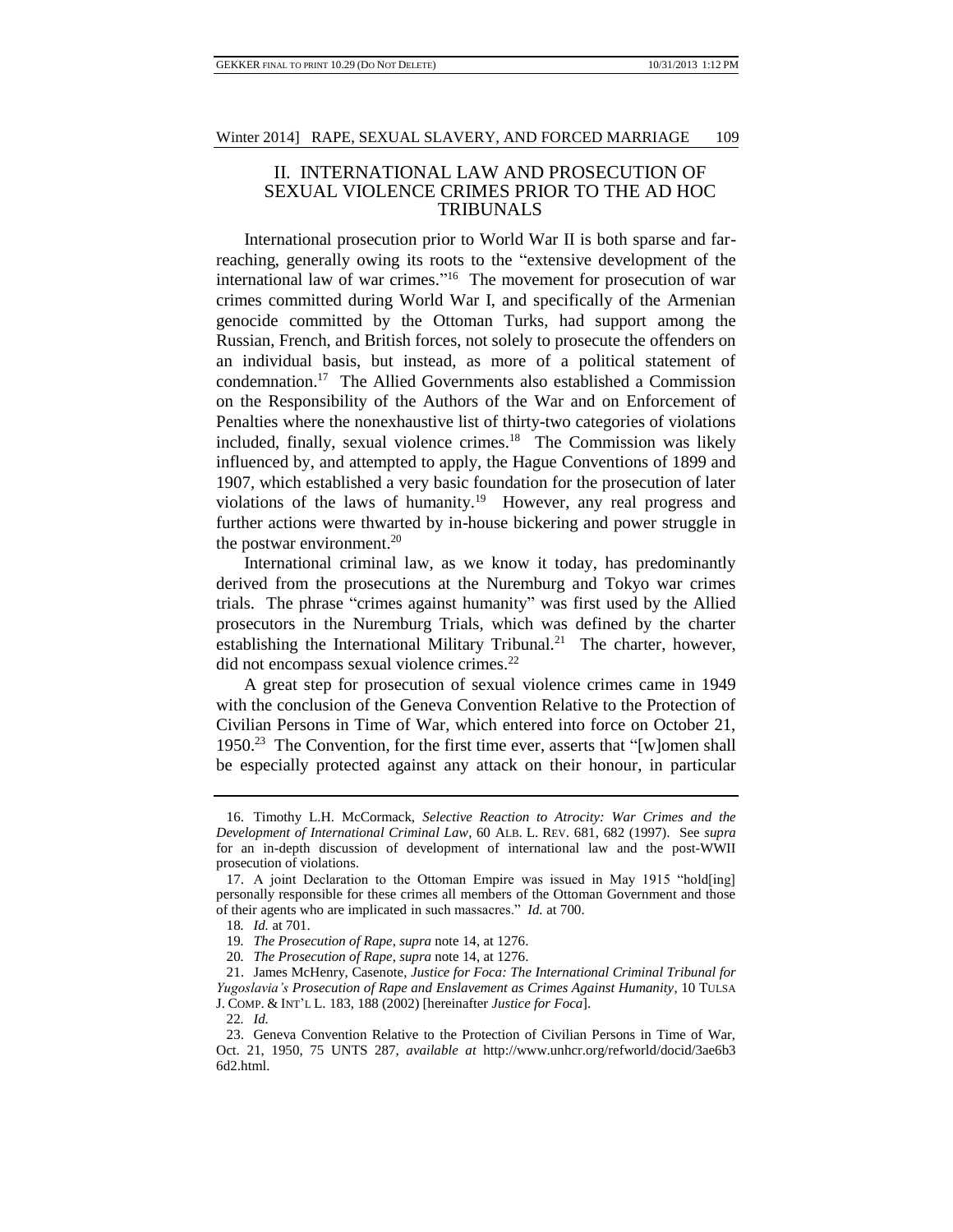against rape, enforced prostitution, or any form of indecent assault."<sup>24</sup> This sentence single-handedly established rape in particular, and sexual assault through later interpretation, as a crime under international criminal law, as both the ICTR and ICTY rely on various articles of the Convention for prosecutorial jurisdiction.<sup>25</sup>

## III. EMERGENCE OF THE AD HOCS

The atrocities of the late twentieth century led to the revolutionary establishment of the ad hoc tribunals (ad hocs), most notably the ICTR and ICTY in 1994 and 1993, respectively. I will discuss the establishment of ICTY and its jurisprudence in detail *infra* IV. In both cases, the Tribunals were established pursuant to U.N. Security Council Resolutions under Chapter VII of the U.N. Charter providing for the handling of "any threat to the peace, breach of the peace, or act of aggression."<sup>26</sup> The Security Council gave both Tribunals the binding authority to prosecute individuals accused of committing grave breaches of the Geneva Conventions of 1949, violations of the laws or customs of war, genocide, and crimes against humanity, "and also authorized that the act of rape could fall under the aegis of any of these violations and crimes." 27

#### A. INTERNATIONAL CRIMINAL TRIBUNAL FOR RWANDA

On April 6, 1994, a plane carrying Rwandan President Habyarimana was shot down.<sup>28</sup> In a country already deeply divided along ethnic lines majority Hutu, minority Tutsi—the death of a Hutu president resulted in immediate violence.<sup>29</sup> The Hutu resentment of the Tutsi because of the Belgian historical preference eventually led to a series of riots in 1959 when more than 20,000 Tutsis were killed and many more sought refuge in neighboring countries.<sup>30</sup> When the Belgians granted Rwanda independence in 1962, the Hutus secured power.<sup>31</sup> During the three months following the assassination of Habyarimana, over 800,000 Rwandan men, women, and children were massacred.<sup>32</sup> The Hutu were encouraged by the presidential

<sup>24.</sup> Geneva Convention Relative to the Protection of Civilian Persons in Time of War, *supra* note 23, art. 27.

<sup>25</sup>*. See* S.C. Res. 955, art. 4, U.N. Doc. S/RES/955 (Nov. 8, 1994); Statute of the International Tribunal for the Prosecution of Persons Responsible for Serious Violations of International Humanitarian Law Committed in the Territory of the Former Yugoslavia since 1991, art. 2, U.N. Doc. S/25704, annex (1993).

<sup>26.</sup> U.N. Charter art. 39.

<sup>27</sup>*. The Prosecution of Rape*, *supra* note 14, at 1279.

<sup>28</sup>*. Genocide in Rwanda*, Human Rights Council, http://www.unitedhumanrights.org/ genocide/genocidein\_rwanda.htm (last visited Sept. 1, 2013).

<sup>29</sup>*. Id.*

<sup>30</sup>*. Rwanda: How the Genocide Happened*, BBC, http://news.bbc.co.uk/2/hi/1288230. stm (last visited Oct. 19, 2013).

<sup>31</sup>*. Id.*

<sup>32.</sup> Obote-Odora, *supra* note 14, at 139.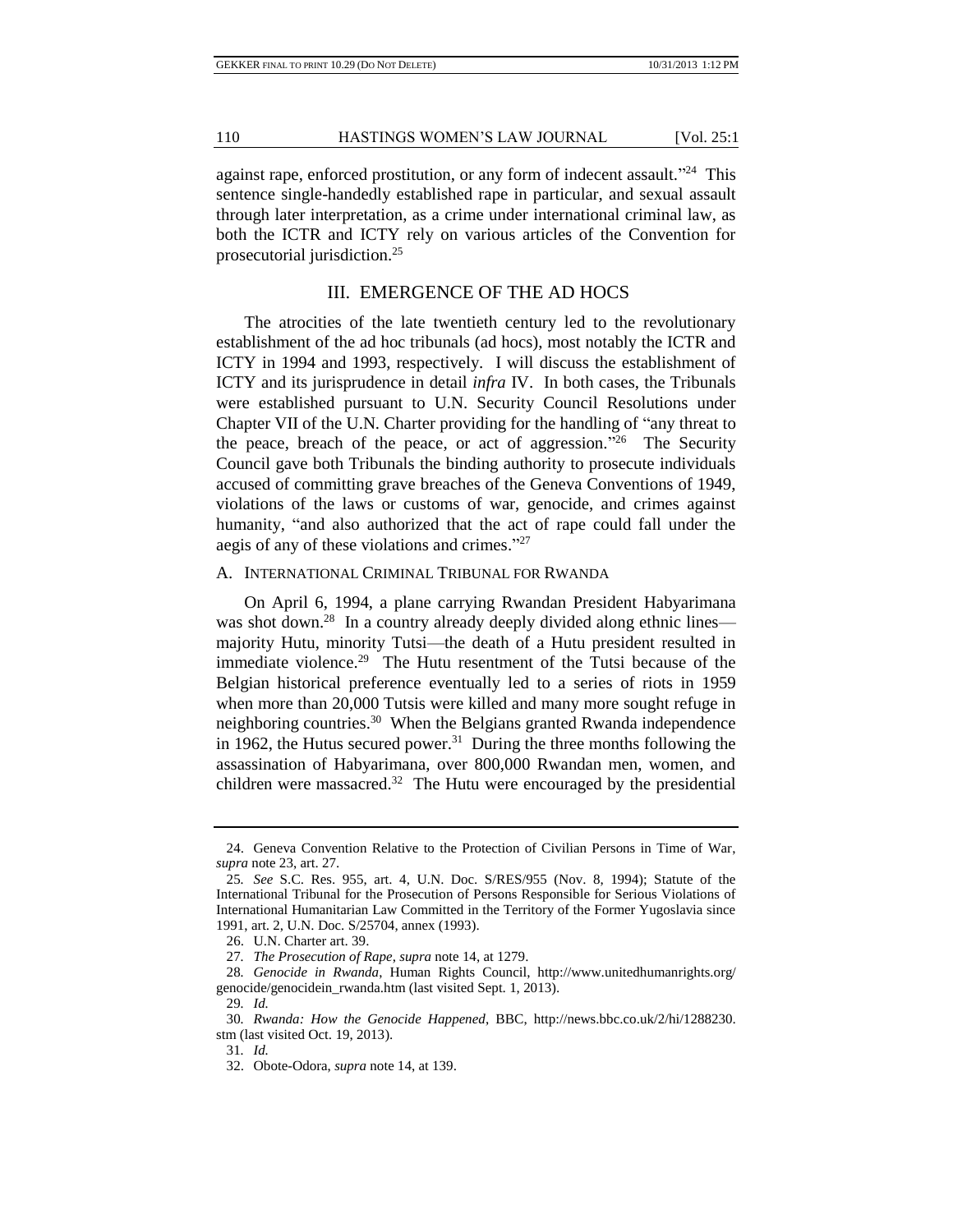guard and radio propaganda to murder, mutilate, and loot their Tutsi and moderate Hutu neighbors.<sup>33</sup> More significantly, Tutsi women were raped and sexually violated with the centralized aim at wiping out the entire Tutsi population of Rwanda. Statistical projections estimate that between 250,000 to 500,000 women were raped based on the number of pregnancies that coincided with the three months of the genocide.<sup>34</sup> However, it is highly likely that these numbers fail to take into account the women who were, for any reason, unable to conceive or those who experience multiple rapes or gang rapes, and therefore do not represent the total amount.<sup>35</sup> These numbers also fail to take into account the women who were mutilated, raped by foreign objects, those who self-aborted or committed infanticide, and those who were murdered after they were raped.<sup>36</sup> In short, "rape was the rule and its absence the exception."<sup>37</sup>

In response to the atrocious acts of violence committed in Rwanda, the United Nations Security Council established the International Criminal Tribunal of Rwanda (ICTR) in 1994 with a mandate to prosecute rape and sexual violence alongside genocide, crimes against humanity, and war crimes.<sup>38</sup> Since its inception, the ICTR has developed extensive jurisprudence on prosecution of rape and violence including finding that rape and sexual violence were major components of the Rwanda Crisis and that they were committed as part of a widespread and systematic attack against a targeted group.<sup>39</sup> However, the ICTR's greatest contribution to successful prosecution of sexual violence is the decision in *Prosecutor v. Akayesu*.

## B. THE FIRST STEP: *AKAYESU*

Jean Paul Akayesu, the bourgermester (mayor) of Taba commune in Rwanda, was charged with fifteen counts including rape and sexual violence as crimes against humanity, war crimes, and genocide.<sup>40</sup> Even though *Akayesu* has been hailed as a revolutionary moment in the field of sexual violence prosecution, surprisingly, the initial indictment did not

<sup>33.</sup> Obote-Odora, *supra* note 14, at 139–40; BBC, *supra* note 30.

<sup>34.</sup> Obote-Odora, *supra* note 14, at 141.

<sup>35.</sup> Obote-Odora, *supra* note 14, at 141.

<sup>36.</sup> Obote-Odora, *supra* note 14, at 141.

<sup>37.</sup> Obote-Odora, *supra* note 14, at 141.

<sup>38.</sup> Obote-Odora, *supra* note 14, at 141.

<sup>39.</sup> Obote-Odora, *supra* note 14, at 144. Classification of "widespread and systematic attack against a targeted group" is necessary as part of the elements establishing crimes against humanity. International Criminal Court, Rome Statute of the International Criminal Court (2011), *available at* http://www.icc-cpi.int/NR/rdonlyres/ADD16852-AEE9-4757- ABE7-9CDC7CF02886/283503/RomeStatutEng1.pdf [hereinafter Rome Statute].

<sup>40.</sup> Prosecutor v. Jean Paul Akayesu, Case No. ICTR 96-4-I, Indictment (Jan. 1, 1996), http://www.unictr.org/Portals/0/Case/English/Akayesu/judgement/actamond.pdf.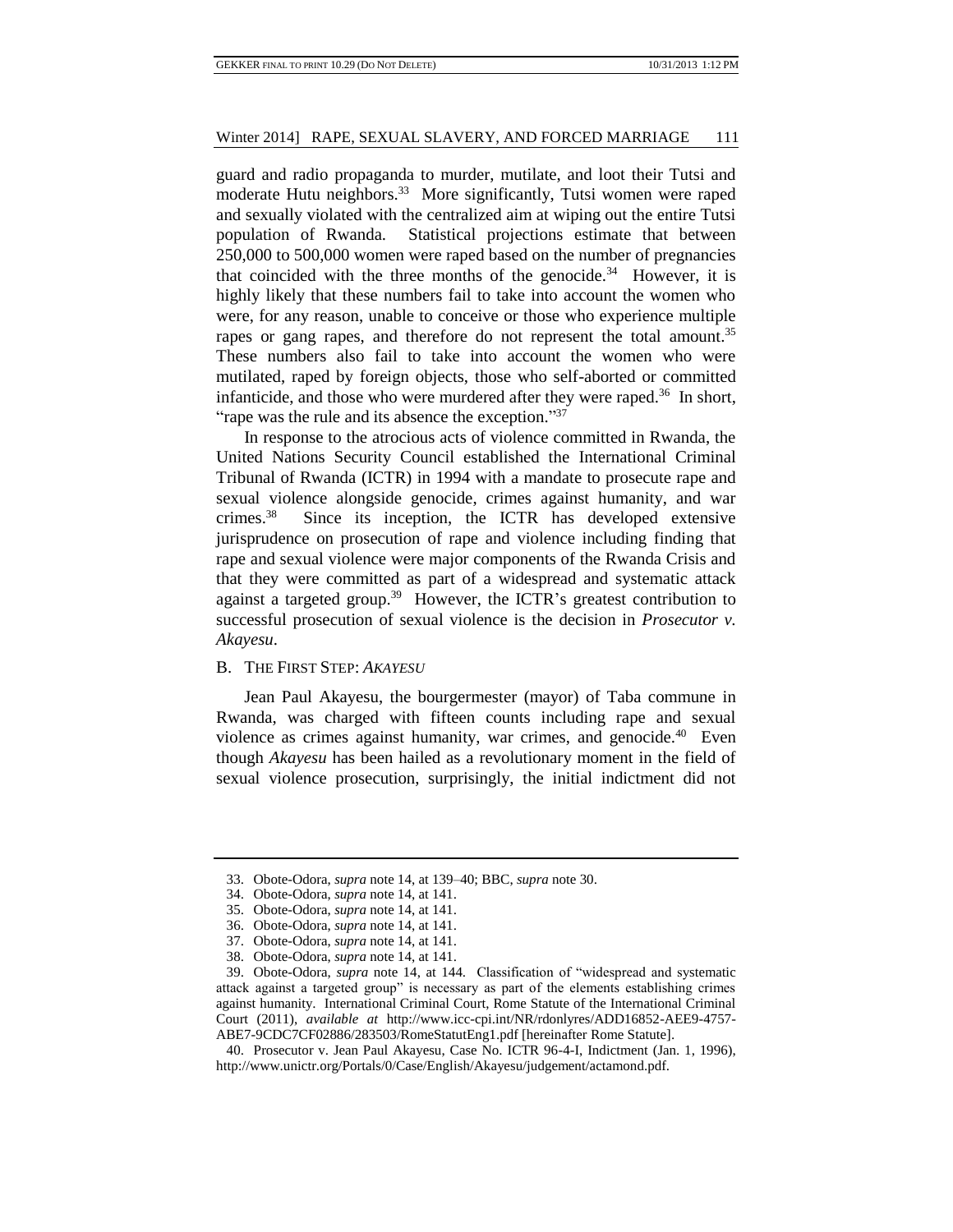include charges of sexual violence.<sup>41</sup> In fact, it was only after the testimony of Witness J, who testified that her six-year-old daughter had been "raped by three Interahamwe [Hutu extremists] when they came to kill her father," that the Tribunal recommended for the prosecutor to initiate further investigation into the situation. $42$ 

The Trial Chamber delivered its judgment on September 2, 1998, where it finally provided an internationally accepted definition for rape, defining it as "a physical invasion of sexual nature, committed on a person under circumstances which are coercive."<sup>43</sup> The Trial Chamber also went on further to define sexual violence as "any act of a sexual nature which is committed on a person under circumstance which are coercive. Sexual violence is not limited to physical invasion of the human body and may include acts which do not involve penetration or even physical contact."<sup>44</sup> Finally, the case did not allege that Jean Paul Akayesu physically engaged in the rape and sexual violence but that he ordered, instigated, or otherwise facilitated the acts by his words of encouragement, his presence, and his failure to prevent, stop, or punish his subordinates.<sup>45</sup> The Chamber convicted Akayesu "by virtue of his authority," of individual criminal responsibility for rape and sexual violence.<sup>46</sup>

## IV. INTERNATIONAL CRIMINAL TRIBUNAL FOR THE FORMER YUGOSLAVIA

The International Criminal Tribunal for the Former Yugoslavia (ICTY) was created in May 1993 by the U.N. Security Council to prosecute the war criminals responsible for the ethnic cleansing campaigns in the former Yugoslavia in the late 1980s and 1990s.<sup>47</sup> Yugoslavia's inception post-World War II inevitably arranged for the resulting ethnic conflicts when

<sup>41.</sup> Samantha I. Ryan, Comment, *From the Furies of Nanking to the Eumenides of the International Criminal Court; The Evolution of Sexual Assaults as International Crimes*, 11 PACE INT'L L. REV. 447, 469 (1999).

<sup>42</sup>*. Id.*

<sup>43.</sup> Prosecutor v. Jean Paul Akayesu, Case No. ICTR 96-4-T, Judgment, ¶ 688 (Sept. 2, 1998), http://www.unictr.org/Portals/0/Case/English/Akayesu/judgement/akay001.pdf.

<sup>44</sup>*. Id.* The Trial Chamber cited testimony of Witness KK who described Akayesu ordering the undressing of a student in a public courtyard and forcing her to do gymnastics as an example of forced nudity constituting sexual violence. The judgment stated that coercion need not be physical and that it may be inherent in armed conflicts or when military is present. The Trial Chamber also broadened the definition of rape to include acts involving the insertion of foreign objects and "the use of bodily orifices not considered to be intrinsically sexual." *Id.* ¶ 686. This is significant because it recognizes the reason behind raping and sexual violence committed during an armed conflict with genocidal intent—to demean and humiliate the "other." *See also* Obote-Odora, *supra* note 14, at 149 (noting the special importance of recognizing rape as only a part of destruction and the subsequent psychological damage).

<sup>45</sup>*. See* Akayesu, Case No. ICTR 96-4-T, Judgment, ¶ 692-94.

<sup>46.</sup> Obote-Odora, *supra* note 14, at 150.

<sup>47.</sup> Andrea R. Phelps, Note, *Gender-Based War Crimes: Incidence and Effectiveness of International Criminal Prosecution*, 12 WM. & MARY J. WOMEN & L. 499, 504 (2006).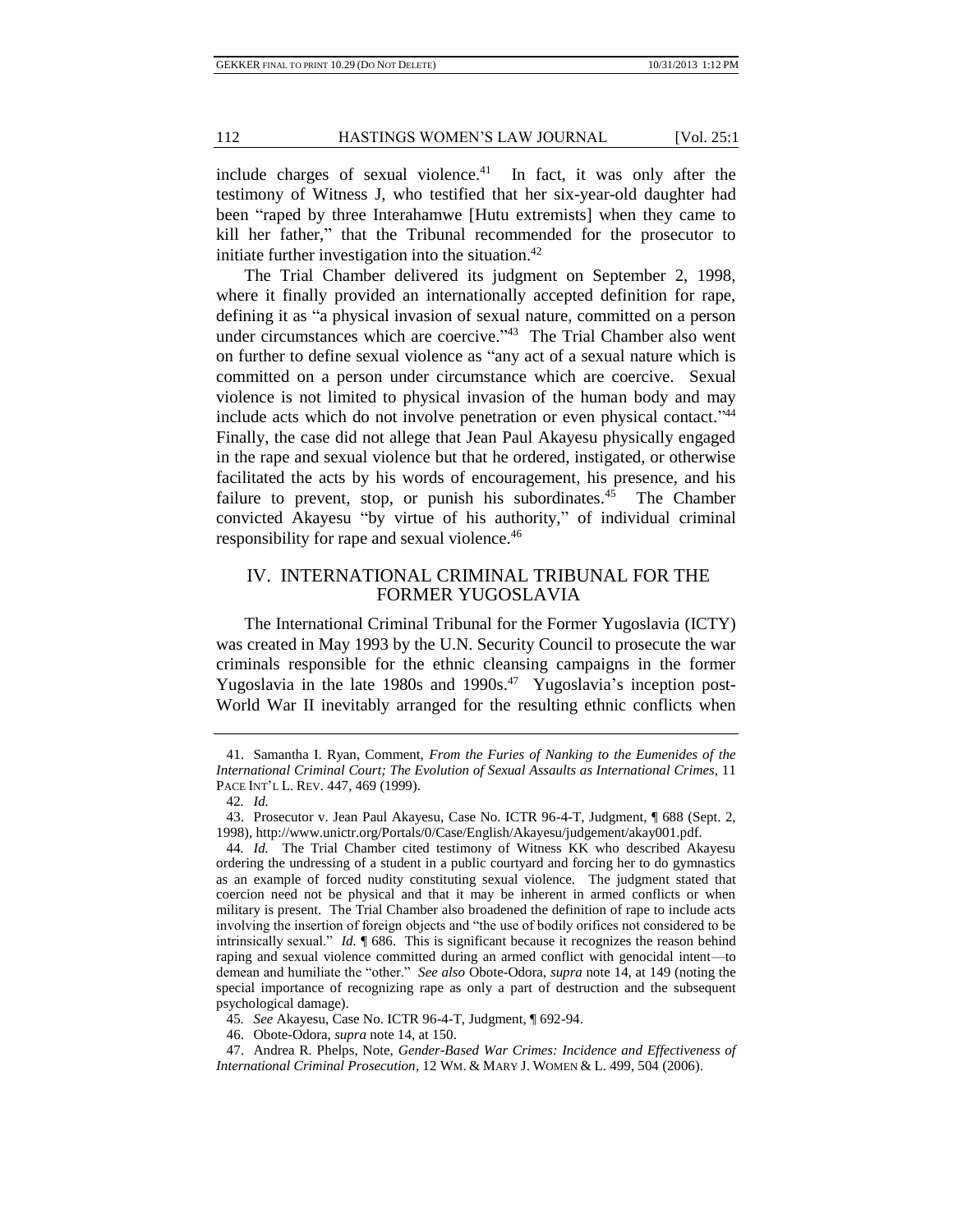Dictator Josip Tito unified the six republics of Serbia, Croatia, Slovenia, Bosnia-Herzegovina, Macedonia, and Montenegro into one communist country.<sup>48</sup> After Tito's death in 1980 and just prior to the fall of the Soviet Union, Slobodan Milošević emerged out of the power vacuum as the leader of the Serbian Communist Party in 1986 on a platform of Serbian independence.<sup>49</sup> Croatia and Slovenia held elections and declared independence in 1991, closely followed by Bosnia-Herzegovina in 1992, leading to an even greater drift between the Serbs, Muslims, and Croats dominating the region.<sup>50</sup> The ethnic groups within the now-independent countries turned on each other and sought alliances with their brethren in neighboring countries, engulfing the entire region in an ethnically fueled armed conflict. The Bosnian Serbs initiated attacks against the Croats and Muslims of Bosnia and subjected them to military attacks, interrogation, and torture.<sup>51</sup> Sexual crimes<sup>52</sup> were among the most prevalent and included rape, forced sterilization, forced pregnancy and childbirth, sexual slavery, and other sexual violence offenses.<sup>53</sup> ICTY estimates that from 1992 to 1995, between 20,000 and 50,000 mostly Bosniak woman and girls were raped.<sup>54</sup> "Rape was an official policy of war" and the perpetrators were limited only by their imagination.<sup>55</sup>

#### A. SEXUAL VIOLENCE CRIMES IN ICTY STATUTE

ICTY Statute Articles 2 through 5 provide for the Tribunals jurisdiction in prosecuting "serious violations of international humanitarian law

<sup>48.</sup> CENTER FOR EUROPEAN STUDIES, UNIVERSITY OF NORTH CAROLINA CHAPEL HILL, *What Happened to Yugoslavia?* 3 (2004) http://www.unc.edu/depts/europe/teachingresource s/balkan-crisis.pdf.

<sup>49.</sup> Phelps, *supra* note 47, at 505.

<sup>50.</sup> CENTER FOR EUROPEAN STUDIES, *supra* note 48, at 5–6.

<sup>51.</sup> Phelps, *supra* note 47, at 505.

<sup>52.</sup> Most legal commentary hails the ad hocs with revolutionizing the prosecution of sexual violence in the context of female victims and overlooks sexual violence targeting male victims. ICTY's first case, and the first international war crimes trial since Nuremburg and Tokyo, was also the first-ever trial for sexual violence against men. After a three-year trial, the Trial Chamber handed down a guilty verdict. *See* Prosecutor v. Duško Tadić, Case No. IT-94-1-T, Opinion and Judgment, (Int'l Crim. Trib. for the Former Yugoslavia May 7, 1997). *See* Dagmar Herzog, *Sexual Violence against Men: Torture at Flossenbürg*, *in*  RAPE: WEAPON OF WAR AND GENOCIDE 29 (Carol Rittner & John K. Roth eds., 2012), for an academic discussion of sexual violence against men in the context of conflicts, and specifically in the Nazi concentration camps, for scientific, genocidal, and personal purposes.

<sup>53.</sup> Phelps, *supra* note 47, at 505; *Crimes of Sexual Violence*, ICTY, http://www. icty.org/sid/10312 (last visited Oct. 19, 2013).

<sup>54.</sup> Christina M. Morus, *War Rape and the Global Condition of Womanhood: Learning from the Bosnian War*, *in* RAPE: WEAPON OF WAR AND GENOCIDE 45, 47 (Carol Rittner & John K. Roth eds., 2012).

<sup>55.</sup> Phelps, *supra* note 47, at 505 (internal quotations omitted).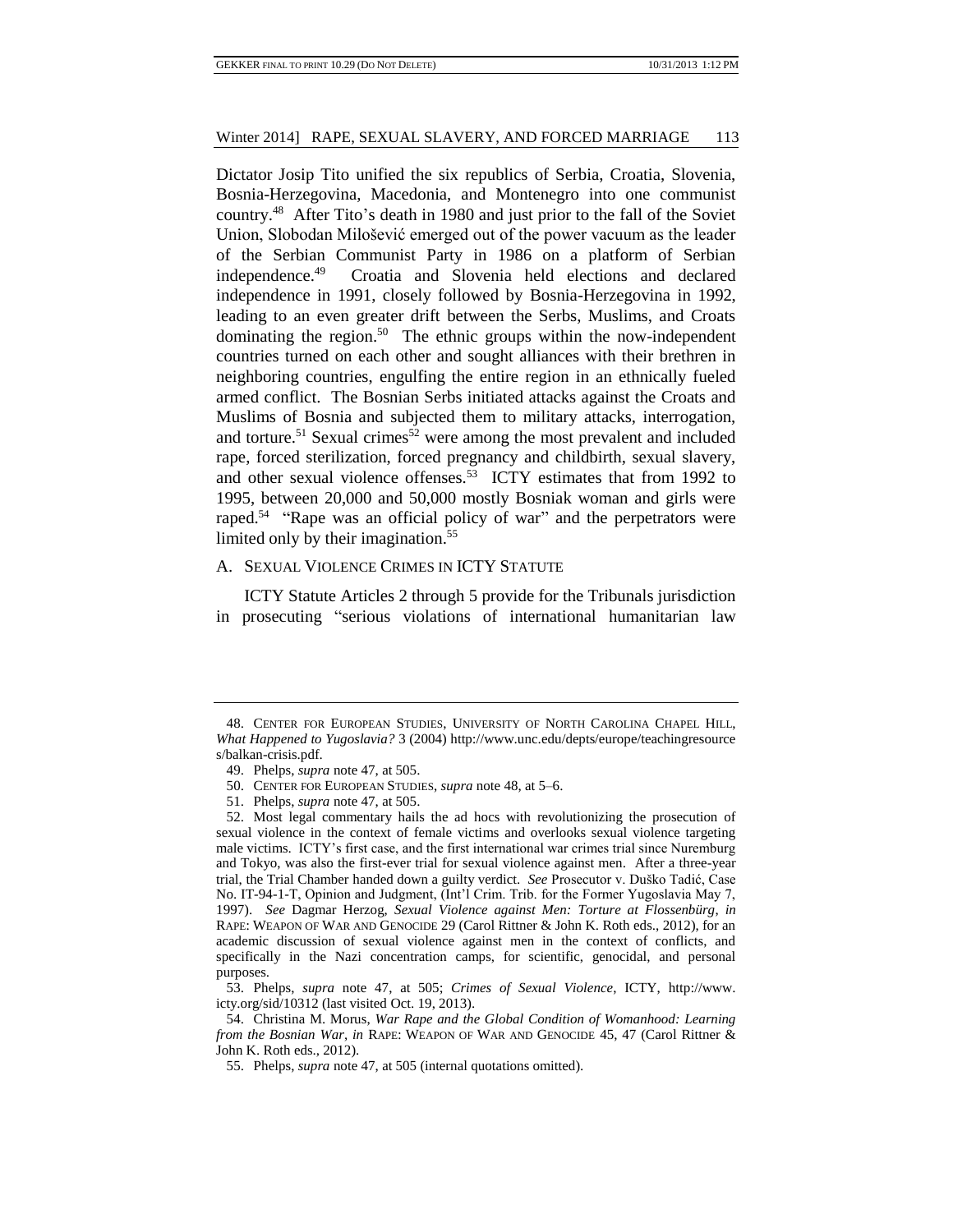committed in the territory of the former Yugoslavia since 1991."<sup>56</sup> While only Article 5, "Crimes Against Humanity," provides for rape as a specific crime, both Articles 3, "Violations of the Laws or Customs of War," and 4, "Genocide," have been interpreted to cover sexual violence offenses. The Appeal Chamber in the *Tadić Jurisdiction Decision* interpreted Article 3 as having "a very broad scope" and covering "any serious violation of a rule of customary international humanitarian law entailing, under international customary or conventional law, the individual criminal responsibility of the person breaching the rule."<sup>57</sup> Furthermore, the Trial Chamber in the *Furundžija Judgment* concurred with the ICTR *Akayesu* decision categorizing rape as a crime of genocide, where the other elements are present as well.<sup>58</sup>

### B. DEFINING MOMENTS: *FURUNDŽIJA* AND *KUNARAC*

In April 1993, Anto Furundžija served as a local commander of a special unit of Croatian forces known as the "Jokers."<sup>59</sup> His team was tasked with interrogating two witnesses, Witness A (a Muslim woman) and Witness D (a Croatian soldier).<sup>60</sup> By the time Furundžija and his team were through with Witness A, she had been subject to multiple rapes, sexual assaults, and physical abuse.<sup>61</sup> Ultimately, the Tribunal found Furundžija guilty of violation of the laws or customs of war, torture and outrages upon personal dignity, including rape.<sup>62</sup> However, the Judgment's most crucial component was its narrow definition of rape under international law, wherein the elements of rape were defined as: "(1) sexual penetration, however slight, of the vagina, anus, or mouth of the victim by the penis or the vagina or anus of the victim by an object used by the perpetrator, and 2) by coercion or force or threat of force against the victim or a third party."<sup>63</sup>

In a 1996 indictment, the ICTY named Dragoljub Kunarac, Radomir Kuvač, and Zoran Vuković, in addition to several other codefendants, in an

<sup>56</sup>*. Updated Statute of the International Criminal Tribunal for the Former Yugoslavia*, UNITED NATIONS (Sept. 2009), http://www.icty.org/x/file/Legal%20Library/Statute/statute \_sept09\_en.pdf.

<sup>57.</sup> Prosecutor v. Anto Furundžija, Case No. IT-95-17/1-T, Judgment, ¶ 131 (Int'l Crim. Trib. for the Former Yugoslavia Dec. 10, 1998).

<sup>58</sup>*. Id.* ¶ 172.

<sup>59.</sup> Chad G. Marzen, *The Furundžija Judgment and Its Continued Vitality in International Law*, 3 CREIGHTON L. REV. 505, 507 (2010).

<sup>60</sup>*. Id.* 

<sup>61</sup>*. Id.* at 508. In addition to being present and overseeing the interrogation, Furundžija also directly took part in the interrogation of Witness A. While he questioned the woman, another soldier "rubbed his knife against Witness A's inner thigh and lower stomach and threatened to put his knife inside Witness A's vagina should she not tell the truth." Witness A was also forced to perform oral sex, raped on numerous occasions, and eventually collapsed of exhaustion. Furundžija, Case No. IT-95-17/1-T, Judgment, ¶ 38.

<sup>62.</sup> Furundžija, Case No. IT-95-17/1-T, Judgment, part IX.

<sup>63.</sup> Furundžija, Case No. IT-95-17/1-T, Judgment, ¶ 185.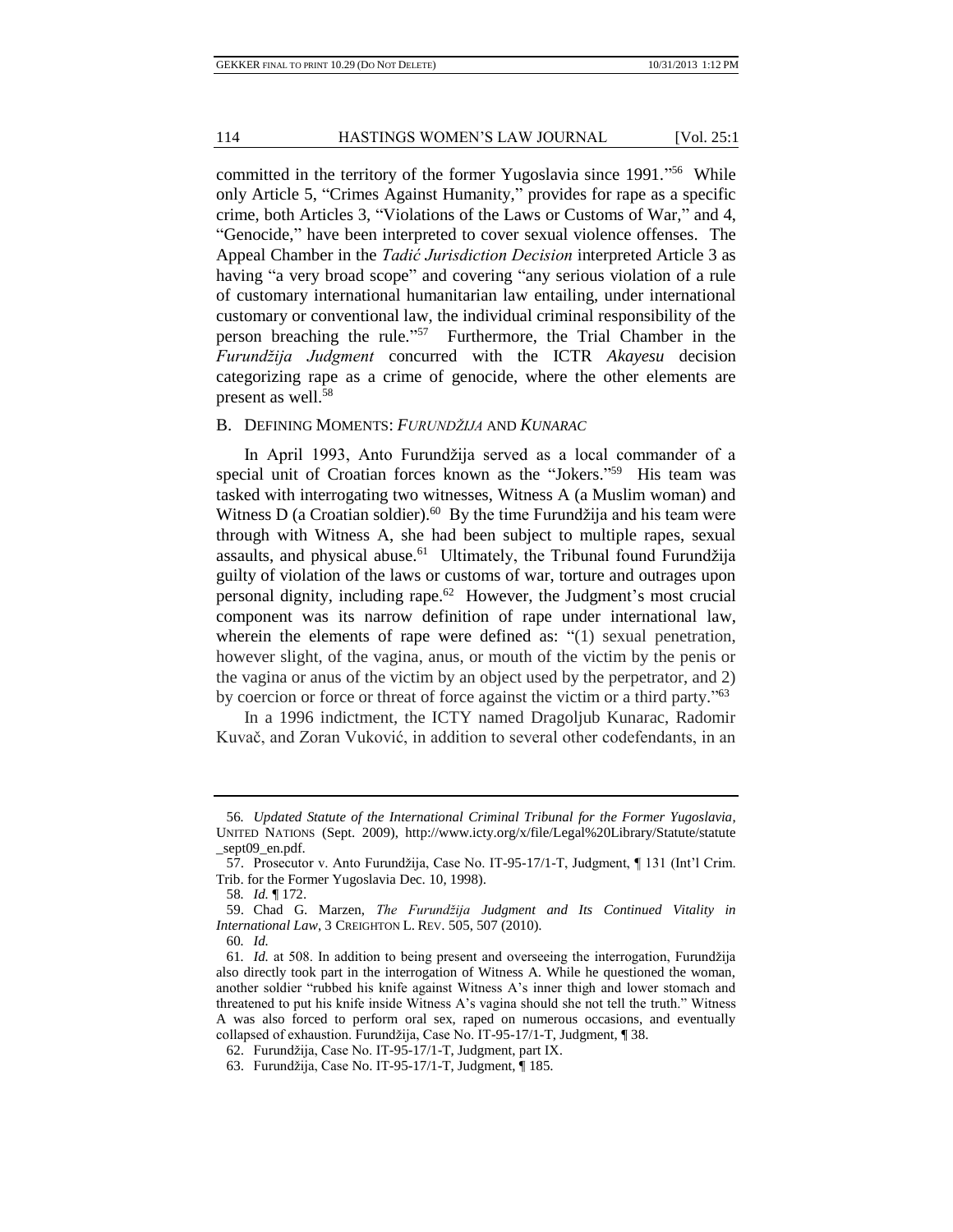indictment stemming from actions occurring in Foca in 1992.<sup>64</sup> All three were charged with rape, in addition to other individual offenses.<sup>65</sup> The incident took place during and after a Bosnian Serb takeover of the town, after which all the Croats and Muslims were rounded up, separated, and imprisoned in various detention facilities.<sup>66</sup> All three were accused of personally partaking in raping and sexually assaulting Muslim women and girls.<sup>67</sup> On February 22, 2001, the Trial Chamber announced its conviction of all three men of both war crimes and crimes against humanity.<sup>68</sup> It is important to note that the Chamber also ruled that the rapes in Foca constituted an outrage upon personal dignity under Article 3(c) of the Geneva Conventions, even though the Conventions do not explicitly hold jurisdiction over rape crimes.<sup>69</sup> The Chamber believed that the crimes committed at Foca were of such a grave nature that they could constitute a war crime as contemplated by the Conventions' drafters.<sup>70</sup> Furthermore, the Chamber relied on an extensive history of enslavement as part of international human rights and humanitarian law in finding that a particular type of enslavement (i.e., sexual enslavement) constituted a crime against humanity. $71$ 

*Akayesu*, *Furundžija*, and *Kunarac* established solid rules pertaining to recognition and prosecution of sexual violence crimes by frankly acknowledging sexual violence crimes as significant components of international and non-international armed conflicts and by defining the exact nature of the crimes. These established rules have never been disputed or overruled by any international judicial or legislative body and, in fact, have been used in finding crimes of genocide and torture, wellestablished peremptory norms.<sup>72</sup> The broad definition of rape and sexual violence in *Akayesu* was fitting considering this was the first occasion that an international tribunal of this sort considered specifically proven instances of rape and sexual violence. The particular nature of the conflict as well supported a more inclusive definition—the deplorable nature of the conflict and the extremely short amount of time it took (100 days) may have prompted the ICTR judges to err on the side of over inclusivity. The ICTY took the opportunity to polish and narrow in scope the definition of rape in *Furundžija* while still revolutionizing prosecution of sexual

<sup>64</sup>*. The Prosecution of Rape*, *supra* note 14, at 1283.

<sup>65</sup>*. The Prosecution of Rape*, *supra* note 14, at 1283.

<sup>66</sup>*. The Prosecution of Rape*, *supra* note 14, at 1283.

<sup>67</sup>*. The Prosecution of Rape*, *supra* note 14, at 1284.

<sup>68</sup>*. The Prosecution of Rape*, *supra* note 14, at 1283.

<sup>69</sup>*. The Prosecution of Rape*, *supra* note 14, at 1285.

<sup>70</sup>*. The Prosecution of Rape*, *supra* note 14, at 1285.

<sup>71.</sup> Prosecutor v. Kunarac, Kovac & Vukovic, Case No. IT-96-23-T & IT-96-23/1-T, Judgment, ¶ 542 (Feb. 22, 2001), http://www.icty.org/x/cases/kunarac/tjug/en/kun-tj010222 e.pdf.

<sup>72.</sup> Patricia Viseur Sellers, *Sexual Violence and Peremptory Norms: The Legal Value of Rape*, 34 CASE W. RES. J. INT'L. L. 287, 295 (2002).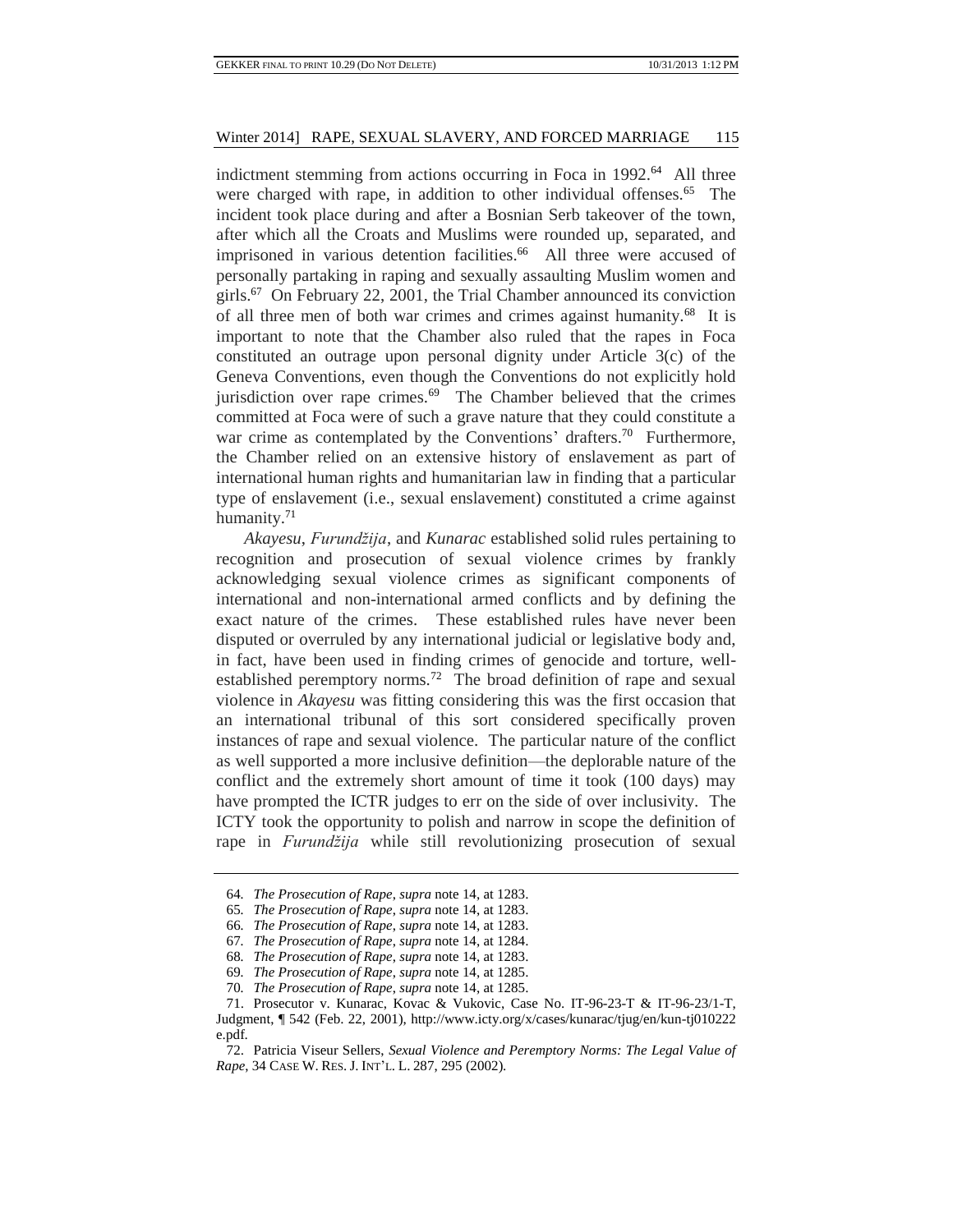violence crimes by recognizing that coercion can exist whether directed toward the victim or toward third parties and specifically acknowledging oral sexual acts as rape.<sup>73</sup> While some may see the narrowing of the definition of rape as negative, it in fact makes the definition more explicit, which simplifies the process of establishing a uniform definition for international bodies, an undoubtedly positive development if the goal is to standardize the prosecution of sexual violence crimes.<sup>74</sup> Crucially, the ICTY also demonstrated the fluid and ever-evolving nature of international criminal law where peremptory norms are still subject to novel interpretation when it explicitly included sexual enslavement as an accepted form of slavery in *Kunarac*. <sup>75</sup> It is undisputed that in adopting these particular rules in its Elements of Crimes, <sup>76</sup> the ICC relied on wellestablished international law arising out of real, fact-based situations and any further application of these principles will ground them as customary international law and peremptory norms.

## V. PERMANENT SOLUTION: INTERNATIONAL CRIMINAL COURT<sup>77</sup>

ICTY and ICTR are generally the best known of the ad hoc tribunals established by the United Nations. However, it would be wrong to assume that prosecution of the world's atrocities has stopped there. The United Nations have also subsequently established the Special Court for Sierra Leone (SCSL), the Extraordinary Chambers in the Courts of Cambodia,<sup>78</sup>

<sup>73.</sup> Mark Ellis, *Breaking the Silence: Rape as an International Crime*, 38 CASE W. RES. J. INT'L. L. 225, 231 (2006-2007).

<sup>74</sup>*. Id.* It also reflects the narrower definition of rape generally accepted within various national law systems, like the U.S. *See generally* CAL. PENAL CODE § 261 (stating, in pertinent part, that "rape is an act of sexual intercourse accomplished . . . where the person is incapable . . . of giving legal consent . . . [and] where it is accomplished against a person's will by means of force, violence, duress, menace, or fear of immediate and unlawful bodily injury on the person or another.").

<sup>75.</sup> Sellers, *supra* note 72, at 296.

<sup>76.</sup> International Criminal Court, Elements of Crimes, art. 7(1)(g)-1, 2 (2011) *available at* http://www.icc-cpi.int/NR/rdonlyres/336923D8-A6AD-40EC-AD7B-45BF9DE73D56/0/ ElementsOfCrimesEng.pdf. Throughout this note, I will refer to the International Criminal Court Elements of Crimes as "Elements of Crimes."

<sup>77.</sup> It is worth noting that neither the ICC nor the ad hoc tribunals are the first international court established by the United Nations. The International Court of Justice (ICJ) was established in June 1945 by the Charter of the United Nations as the principal international judicial organ. However, the ICJ is a civil court tasked with resolving legal disputes submitted by the Member States and issuing advisory opinions on legal questions referred to it by the United Nations. *See generally* International Court of Justice, http://www.icj-cij.org (last visited Oct. 1, 2013).

<sup>78.</sup> The Special Court of Sierra Leone and the Extraordinary Chambers in the Courts of Cambodia are distinguishable from the ICTY and ICTR since they are not seated in The Hague, Netherlands, as most others tribunals are and they place a greater emphasis on prosecution of crimes under both international humanitarian law and national law. *See generally* Special Court for Sierra Leone, http://www.sc-sl.org/ (last visited Oct. 1, 2013);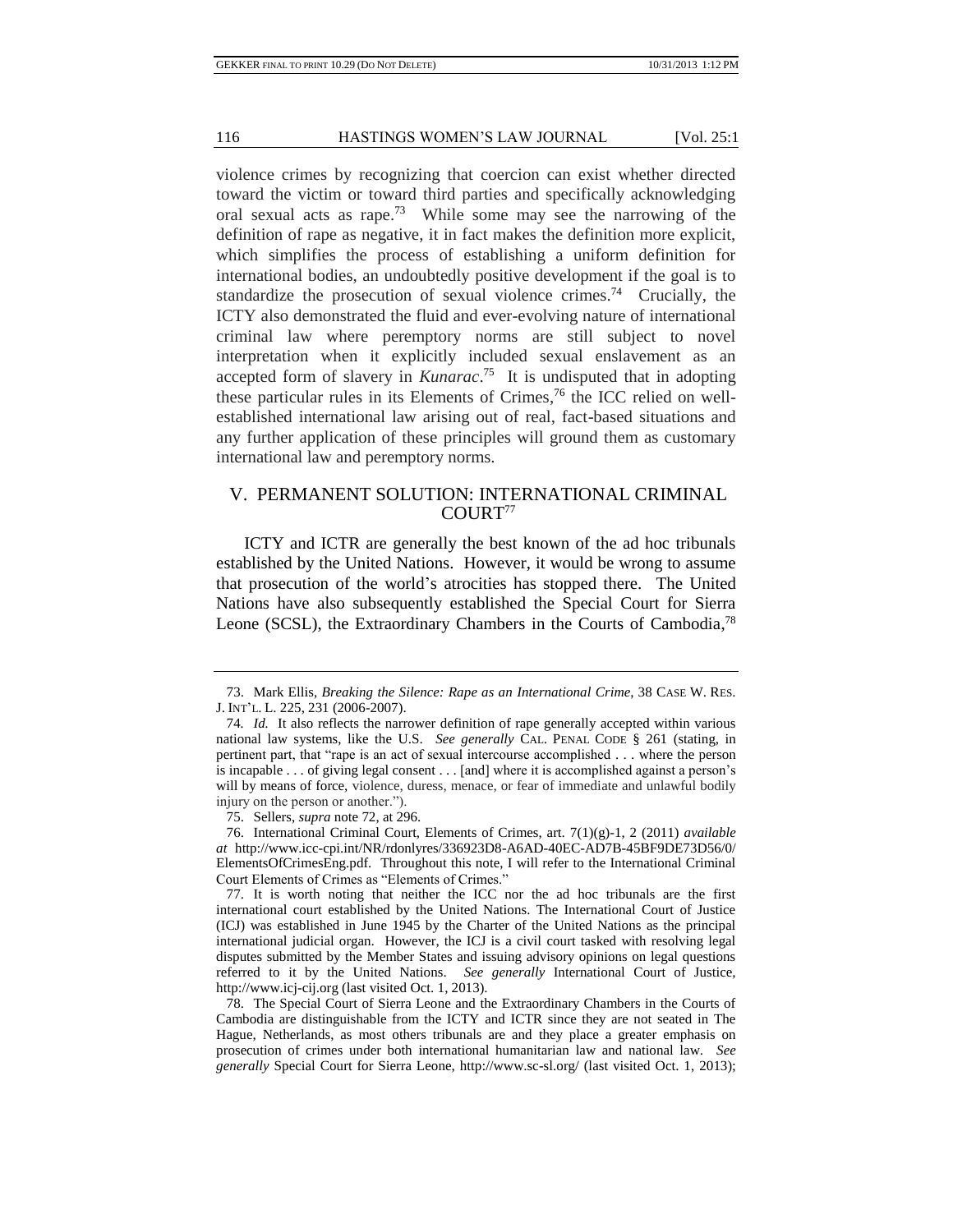and the Special Tribunal for Lebanon<sup>79</sup> amongst numerous ideas for others.<sup>80</sup> The international community finally realized that crimes based on preconceived notions and cultural differences would unfortunately continue to occur and establishing isolated, individual tribunals *ex post facto* with limited jurisdiction is simply unfeasible. Thus, in 1995, the United Nations established an ad hoc committee pursuant to the recommendation of the International Law Commission to establish an international criminal court, and agreed to convene in Rome, Italy, during the summer of 1998.<sup>81</sup> The result of that convention was a multilateral treaty, the Rome Statute of the International Court, which, if ratified by sixty countries, would establish the International Criminal Court (ICC). $82$  As of May 1, 2013, 122 countries are considered Member States to the ICC.<sup>83</sup> Importantly, the ICC only has complementary jurisdiction over its Member States and is often described as the "court of last resort" as it will not act if a case is already being investigated or prosecuted by a national judicial system unless the State is unable or unwilling to genuinely prosecute.<sup>84</sup> It is also important to note the limitation of *ratione temporis*—"the Court has jurisdiction only with respect to crimes committed after the entry into force of [the Rome] Statute" or "[i]f a State [became] a Party to [the Rome] Statute after its entry into force, the Court may exercise its jurisdiction only with respect to crimes committed after the entry into force of [the Rome] Statute for that State," unless the State voluntarily accepted the Court's jurisdiction.<sup>85</sup>

Extraordinary Chambers in the Courts of Cambodia, http://www.eccc.gov.kh/en (last visited Oct. 1, 2013).

<sup>79.</sup> The Special Tribunal for Lebanon, although seated in The Hague, is further unique in that its jurisdiction is limited to Lebanese criminal code; it prosecutes terrorism as a distinct crime; it allows full participation by victims in the trial; it also allows trials in absentia; and it has created a separate Defence Office as an equal counterpart to the Office of the Prosecutor. *See Unique Features*, Special Tribunal for Lebanon, http://www.stl-tsl.org/ en/about-the-stl/unique-features (last visited Oct. 1, 2013).

<sup>80</sup>*. See International Law*, UNITED NATIONS, http://www.un.org/en/law (last visited Oct. 1, 2013).

<sup>81.</sup> G.A. Res. 49/53, ¶ 2, U.N. Doc. A/RES/49/53 (Feb. 17, 1995); Cheryl K. Moralez, *Establishing an International Criminal Tribunal: Will It Work?*, 4 DEPAUL INT'L L.J. 135, 140 (2000).

<sup>82.</sup> Rosaria Vigorito, *The Evolution and Establishment of the International Criminal Court (ICC)*, 30 INT'L J. LEGAL INFO. 92, 93 (2002). One hundred twenty countries voted in favor and seven voted against (including the United States) with twenty-one abstentions. Interestingly, while the United States did sign the Rome Statute on December 31, 2000, it has yet to ratify it.

<sup>83</sup>*. ICC at a glance*, INTERNATIONAL CRIMINAL COURT, http://www.icc-cpi.int/en\_menus /icc/about%20the%20court/icc%20at%20a%20glance/Pages/icc%20at%20a%20glance.aspx (last visited Oct. 1, 2013). The United States is not one of the 122 Member States.

<sup>84</sup>*. Id.*; Rome Statute, *supra* note 39, art. 17(1)(a).

<sup>85.</sup> Rome Statute, *supra* note 39, art. 11.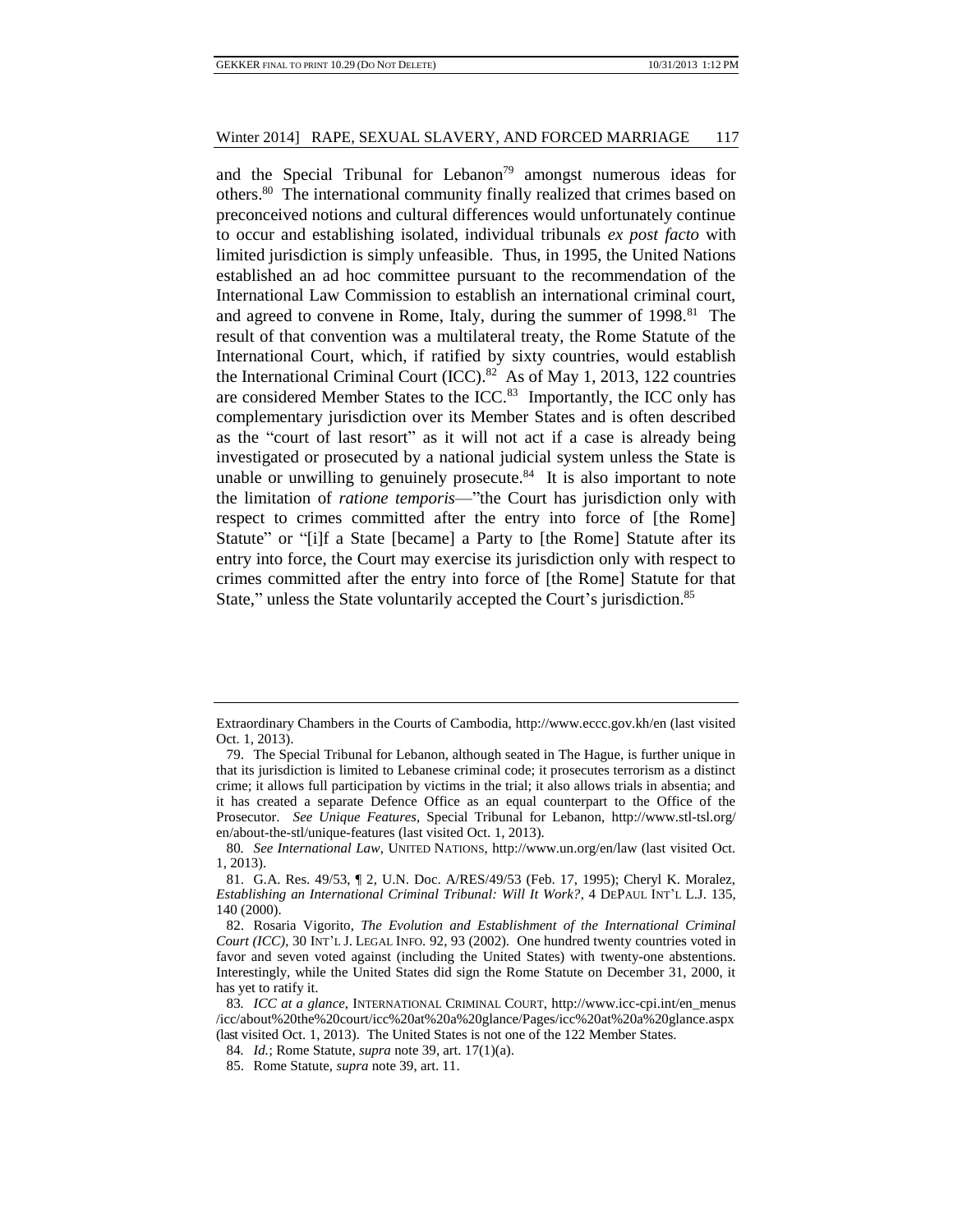## A. ROME STATUTE AND JURISDICTION OVER SEXUAL VIOLENCE CRIMES

An important aspect of the Rome Statute and a peculiarity of the ICC, and international law in general, is the lack of *binding* legal precedent. Article 21 provides for the hierarchy of law and legal principles that the Court may apply in handing down its decisions and, specifically, that "[t]he Court *may* apply principles and rules of law as interpreted in its previous decisions," but it does not *have* to.<sup>86</sup> This presents a significant legal challenge in the equal application of the law, as it is quite feasible for two different Trial Chambers, presiding over different cases with similar legal questions, to issue two separate and conflicting judgments. Furthermore, the Court may also apply, after relying on "[the Rome] Statute, Elements of Crimes and its Rules of Procedure and Evidence, . . . applicable treaties and the principles and rules of international law, including the established principles of the international law of armed conflict."<sup>87</sup> This language allows the ICC to consider judgments of the other ad hocs on factually similar cases, as many have been recognized to be "established principles," but, as noted, does not *mandate* the Court to do so. These considerations potentially present a challenge in specific areas of law that have yet to be clearly established and thoroughly analyzed by international tribunals and reflects the new-ness and constant evolution of the international criminal law. However, in the limited area of scope addressed in this Note—rape, sexual slavery, and sexual violence—the Court has chosen to rely on the findings of other notable ad hocs and codify "much of what was first articulated [and prosecuted] in the ICTY and ICTR, but not enumerated as a crime in their respective Statutes." <sup>88</sup> A notable exception to this absorbing of the law is the crime of forced marriage, discussed *infra* VII.

The Rome Statute, similar to the statutes of ICTY and ICTR, provides for the Court's jurisdiction over "the most serious crimes of concern to the international community as a whole," and specifically: the crimes of genocide; crimes against humanity; war crimes; and the crime of aggression.<sup>89</sup> Jurisdiction over crimes of sexual nature can be found within crimes against humanity ("rape, sexual slavery, enforced prostitution, forced pregnancy, enforced sterilization, or any other form of sexual violence of comparable gravity") <sup>90</sup> and war crimes ("rape, sexual slavery, enforced prostitution, forced pregnancy . . . enforced sterilization, or any other form of sexual violence also constituting a grave breach of the Geneva Conventions").<sup>91</sup>

<sup>86.</sup> Rome Statute, *supra* note 39, art. 21(2) (emphasis added).

<sup>87.</sup> Rome Statute, *supra* note 39, art. 21(1)(a-b).

<sup>88.</sup> Ellis, *supra* note 73, at 238.

<sup>89.</sup> Rome Statute, *supra* note 39, art. 5.

<sup>90.</sup> Rome Statute, *supra* note 39, art. 7(1)(g).

<sup>91.</sup> Rome Statute, *supra* note 39, art. 8(2)(b)(xxii). For the purposes of this Note, the discussion of the required circumstances for an international or a non-international conflict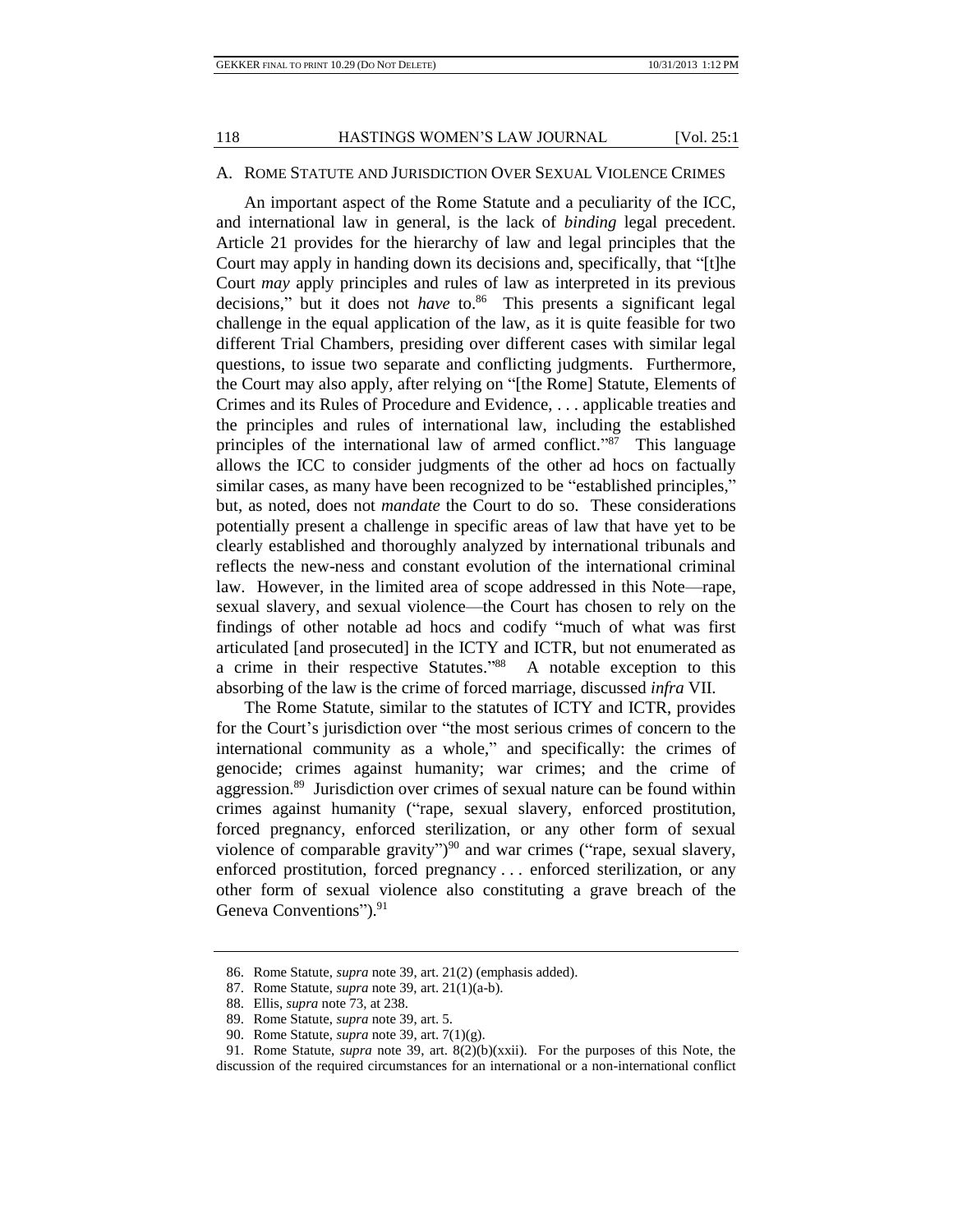A crucial aspect of the ICC and its jurisdiction over sexual violence crimes is its uniformity. As mentioned previously in this Note, ICC and its jurisdiction arose out of a recognized need for a consistent definition of rape and sexual violence and manner of prosecution. That has been combined with the need for a competent international judicial organ that would oversee the prosecution of well-established international crimes of uniform definition, which was foreseen by the U.N. in the post-WWII world.<sup>92</sup> The Rome Statue itself recognizes that need and the danger of "the most serious crimes of concern to the international community as a whole [going] unpunished." $93$  The ICC and its Elements were the answer. As the world conceded its inability to continue responding to crises on a case-by-case basis and circled back to the initial discussion of a unified, international, controlling judicial organ it was only logical to adopt the legal precedents already established by ad hocs created by the United Nations for the sole purpose of deciding these very issues. Even those criticizing a unified international criminal court, boasting about its downfalls and oversights, and instead proposing a system of regional enforcement of international law, admit that "[e]ven a slight variation in substantive rules of international criminal law could prove extremely damaging." <sup>94</sup> Lacking a consensus, the universal international crimes would lose their universality, perpetrators and judges could have their choice of applicable law, and "the legitimacy of international criminal law could be fundamentally threatened." <sup>95</sup> And while it is true that the various ad hocs and regional tribunals have for the most part adhered to the rules and standards set out by their counterparts, a universal, singular international criminal court codifying those rules as the only valid interpretation of international law significantly elevates the validity of the new law.

It is also worth noting that the ICC and codification of the definition of rape in the Elements of Crimes, aside from promoting a uniform application of law of use to international tribunals, judges, attorneys, and perpetrators, also provides a uniform method of relief for the victims. In a world where rape is still often seen as the fault of the woman-victim, where even the victims continually blame themselves, "saying 'I was in the wrong place, I should have fought harder, I should have . . . ,'" a written and consistent law that acknowledges the helplessness and vulnerability of the situation the victim is placed in and that definitively demonstrates that the

has been omitted. When deciding a case before any of the ad hocs or the ICC, the court would first establish the nature of the conflict to determine whether the court possesses jurisdiction.

<sup>92.</sup> G.A. Res. 260 (III) B, U.N. Doc. A/RES/260(III) (Jan. 1, 1948).

<sup>93.</sup> Rome Statute, *supra* note 39, Preamble.

<sup>94.</sup> William W. Burke-White, *Regionalization of International Criminal Law Enforcement: A Preliminary Exploration*, 38 TEX. INTL. L. J. 729, 756 (2003).

<sup>95</sup>*. Id.* at 757.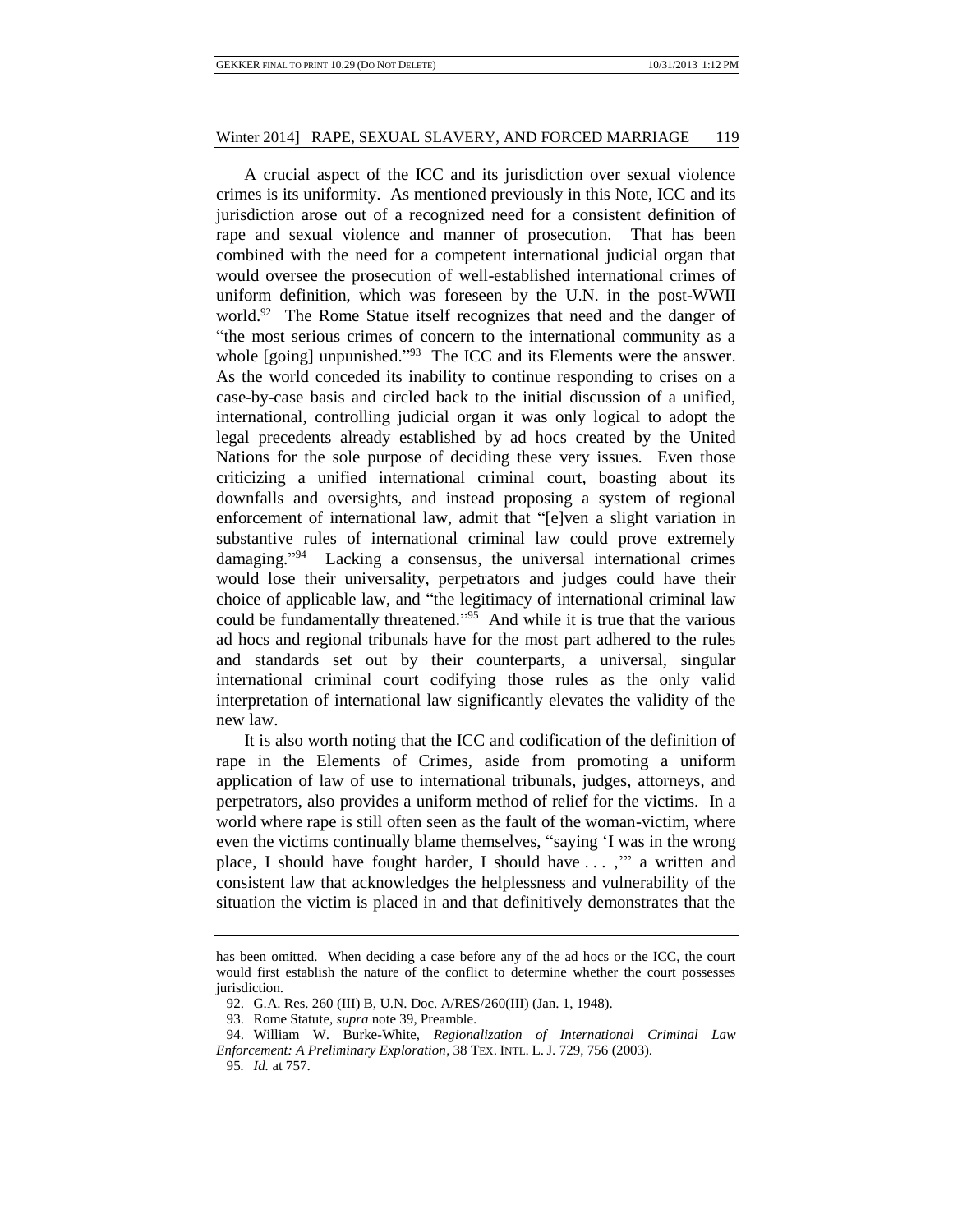perpetrator will be prosecuted for his crimes, is of greater importance than even to the international prosecutorial system.<sup>96</sup> The ICC has been revolutionary in recognizing the victims' suffering and allowing them great participation in all stages of the prosecutorial process.<sup>97</sup> In fact, the "victim" standing rule" has been codified in the Rome Statute stating, "[w]here the personal interests of the victims are affected, the Court shall permit their views and concerns to be presented and considered at stages of the proceedings determined to be appropriate by the Court."<sup>98</sup> The ICC allows victims to have legal representatives to assist them in the process and to participate in the trial on their behalf;<sup>99</sup> establishes various protective measures during the testimonial and investigative process "to protect the safety, physical and psychological well-being, dignity and privacy of victims and witnesses;"<sup>100</sup> and provides for reparations for victims.<sup>101</sup> These provisions and safeguards are new developments in the area of international criminal law and help create "a court where the victims are more than mere witnesses," and provide a forum for victims' experiences to be vindicated while also bringing about justice.<sup>102</sup>

By codifying the decisions handed down in ICTY and ICTR in its Elements of Crimes, the ICC also promoted the inclusion of rape and sexual violence as a norm of jus cogens. The jus cogens doctrine defines peremptory norms from which derogation is not allowed.<sup>103</sup> It essentially identifies those principles that override others based on certain values and interests.<sup>104</sup> Article 53 of The Vienna Convention on the Law of Treaties defines jus cogens:

"A treaty is void if, at the time of its conclusion, it conflicts with a peremptory norm of general international law. For the purposes of the present Convention, a peremptory norm of general international

<sup>96.</sup> Terese Godwin Phelps, *Feminist Legal Theory in the Context of International Conflict*, 39 U. BALT. L.F. 173, 178 (2009).

<sup>97.</sup> At least in comparison with the extent of victim participation in the U.S. "The rule stems from the continental European legal systems, which grant victims extensive rights and limit the government prosecutor's ability to control a criminal case." Smith, *supra* note 13, at 494.

<sup>98.</sup> Rome Statute, *supra* note 39, art. 68 § 3.

<sup>99.</sup> International Criminal Court, Rules of Evidence and Procedure, III §3 Rule 90–91 (2011), *available* at http://www.icc-cpi.int/en\_menus/icc/legal%20texts%20and%20tools/ official%20journal/Documents/RPE.4th.NG.08Feb1200.pdf [hereinafter Rules of Evidence and Procedure].

<sup>100.</sup> Rome Statute, *supra* note 39, art. 68 § 1; Rules of Evidence and Procedure, *supra*  note 99, III §2 Rule 87–88.

<sup>101.</sup> Rome Statute, *supra* note 39, art. 75; Rules of Evidence and Procedure, *supra* note 99, III §4.

<sup>102.</sup> Phelps, *supra* note 47, at 517.

<sup>103.</sup> David S. Mitchell, *The Prohibition of Rape in International Humanitarian Law as a Norm of Jus Cogens: Clarifying the Doctrine*, 15 DUKE J. COMP. & INT'L L. 219, 228 (2005).

<sup>104</sup>*. Id.*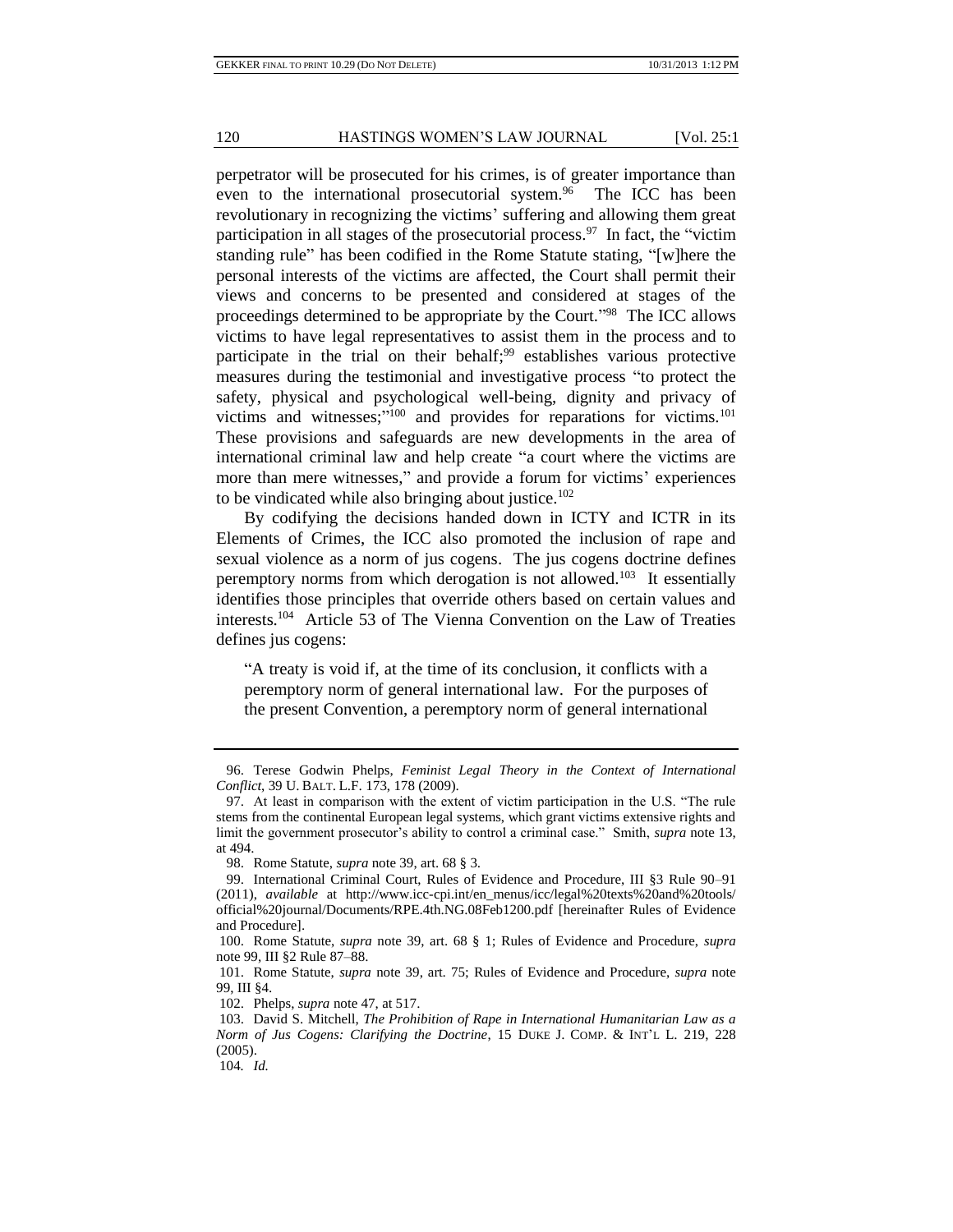law is a norm accepted and recognized by the international community of States as a whole as a norm from which no derogation is permitted and which can be modified only by a subsequent norm of general international law having the same character." 105

Jus cogens norms generally develop over time with the consensus of the international community and, over the decades of legal development, have come to include genocide, crimes against humanity, war crimes, torture, aggression, piracy, and slavery as accepted peremptory norms.<sup>106</sup> In the ICTY and ICTR cases discussed above, the ad hocs interpreted rape and sexual violence as evidence of acts satisfying elements of genocide (*Akayesu*), torture (*Furundžija*), and slavery (*Kunarac*).<sup>107</sup> Unfortunately, the interpretation that rape may constitute conduct sufficient to prove elements of other peremptory norms but does not rise on its own rids sexual violence of the independent recognition it deserves.<sup>108</sup> To achieve the status of a peremptory norm, an international rule has to satisfy the basic sources of international law including treaty, custom, and general principles in addition to other objective indicia promulgated by the International Law Commission.<sup>109</sup> By codifying rape and sexual violence and enumerating the elements of these crimes, and through its status as a "widely endorsed multilateral treaty—[the ICC] can be taken to signify customary international law with respect to sexual violence as a war crime and crime against humanity," and satisfy the prongs of the first test of jus cogens.<sup>110</sup> Thus, the reasons for the initial necessity for the ICC and the uniform definition of rape and sexual violence have largely remained the same and continue to be necessary even a decade after the Court's formation.

## B. THE PROSECUTOR V. GERMAIN KATANGA AND MATHIEU NGUDJOLO **CHUI**

The Democratic Republic of Congo ratified the Rome Statute in April 2002.<sup>111</sup> In March 2004, the DRC government referred the situation on its territory since the Rome Statute's entry into force in July 2002.<sup>112</sup> The Prosecutor initiated an investigation in June 2004.<sup>113</sup> In July 2007, the Pre-

112*. Id.*

<sup>105.</sup> The Vienna Convention on the Law of Treaties, G.A. Res. 2166 (XXI), U.N. Doc. A/RES/2166 (XXI) (May 23, 1969), *available at* http://untreaty.un.org/cod/avl/ha/vclt/ vclt.html.

<sup>106.</sup> Mitchell, *supra* note 103, at 231–232.

<sup>107.</sup> Sellers, *supra* note 73, at 296.

<sup>108.</sup> Sellers, *supra* note 73, at 296.

<sup>109.</sup> Mitchell, *supra* note 103, at 232.

<sup>110.</sup> Mitchell, *supra* note 103, at 232. For a further discussion of the second prong of the jus cogens test and the status of rape as a norm of jus cogens, *see supra*.

<sup>111</sup>*. Case Information Sheet*, INTERNATIONAL CRIMINAL COURT, http://www.icc-cpi.int/ iccdocs/ PIDS/publications/KatangaChuiEng.pdf (last visited Oct. 1, 2013).

<sup>113</sup>*. Id.*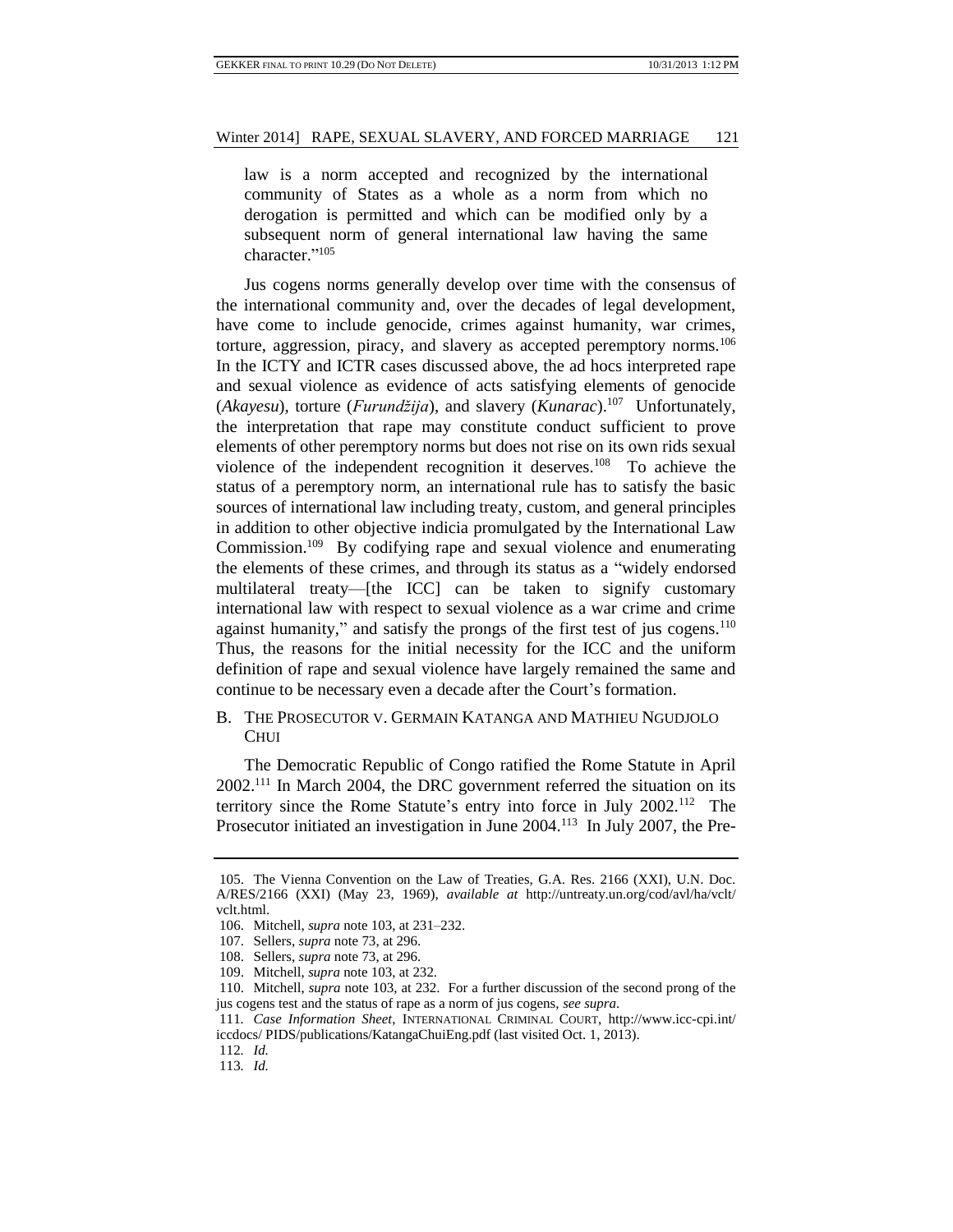Trial Chamber I issued arrest warrants for Katanga and Ngudjolo and issued a decision in March 2008 joining the cases based on "alleged coresponsibility for the crimes allegedly committed during and in the aftermath" of the attack.<sup>114</sup> The charges were confirmed in September 2008.<sup>115</sup> Trial Chamber II then granted 366 victims the right to participate in the proceedings, represented by the Legal Representatives of the Victims.<sup>116</sup> The trial commenced on November 24, 2009.<sup>117</sup>

1. The Factual Backdrop to *Katanga* and *Ngudjolo*

The atrocities at Bogoro were committed as part of a wider international armed conflict arising out of Congo's deep and difficult history of exploitation and greed by outsiders. In 1871, Henry Morton Stanley, a Welsh journalist for the *New York Herald*, traveled to Africa, where he found the "lost" Scottish missionary Dr. David Livingstone, as well as the vast natural resources of ivory and, most importantly, rubber.<sup>118</sup> Upon his return to Europe, Stanley became the private emissary for King Leopold II of Belgium who laid personal claim to all of Congo.<sup>119</sup> Leopold was eventually forced to sell his claim to Belgium, which continued to administer Congo as a colony and exploit its natural resources until 1960.<sup>120</sup> Soon afterwards, the CIA assassinated Congo's first democratically elected leader, Patrice Lumumba, and Joseph Desiré Mobutu, a U.S. ally, became the leader of the newly renamed Zaire.<sup>121</sup> Zaire continued to be quietly ruled and exploited by Mobutu and his western allies for more than thirty years until, in 1994, the entire world became aware of the civil wars and genocide in the neighboring Rwanda and Burundi.<sup>122</sup> Zaire was the natural haven for the defeated Rwandan Hutus, who fled through the mountains and brought with them "an attitude cultivated by Hutu Power propaganda that as a matter of ethnic pride and political policy, Tutsi women must be raped."<sup>123</sup> The Rwandan Hutu introduced the concept of rape to Mobutu's regime and the numerous

<sup>114</sup>*. Case Information Sheet*, *supra* note 111; Prosecutor v. Mathieu Ngudjolo Chiu, Case No. ICC-01/04-02/07, Decision on the Joinder of the Cases against Germain Katanga and Mathieu Ngudjolo Chiu, 6 (Mar. 10, 2008), http://www.icc-cpi.int/iccdocs/doc/doc460177 .pdf.

<sup>115</sup>*. Case Information Sheet*, *supra* note 111.

<sup>116</sup>*. Case Information Sheet*, *supra* note 111.

<sup>117</sup>*. Case Information Sheet*, *supra* note 111.

<sup>118.</sup> Ann Jones, *The Democratic Republic of Congo: Rape*, *in* WAR IS NOT OVER WHEN IT'S OVER 131, 131–132 (2010).

<sup>119</sup>*. Id.* at 131.

<sup>120</sup>*. Id.* at 132–33.

<sup>121</sup>*. Id.* at 133.

<sup>122</sup>*. Id.* at 134.

<sup>123</sup>*. Id.* For an overview of the Hutu-Tutsi history and the Rwandan genocide, *see generally* Alexandra A. Miller, Comment, *From the International Criminal Tribunal for Rwanda to the International Criminal Court: Expanding the Definition of Genocide to Include Rape*, 108 PENN. ST. L. REV. 349 (2003).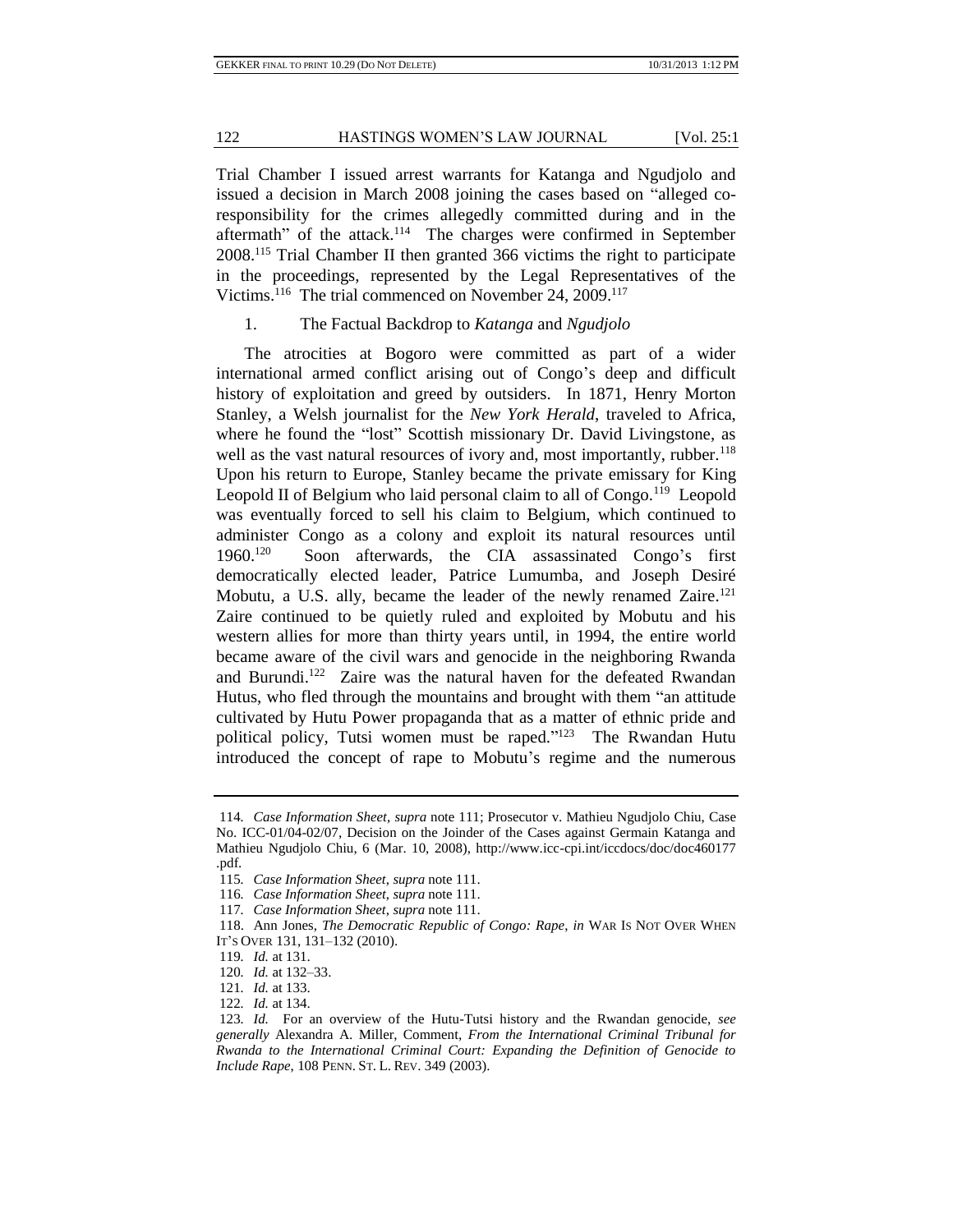guerilla factions keen on overthrowing the ailing kleptocrat.<sup>124</sup> But the Hutus also continued their war on the refugee Tutsi population in Zaire, and the various factions and governments in the region, for one reason or another, aligned themselves with either side. This resulted in what became known as "Africa's World War," and eventually involved eight African nations and about twenty-five armed groups.<sup>125</sup> In 1996, Laurent Kabila, a longtime Congolese rebel, gained the support of anti-Mobutu Zaire's Tutsi and was able to overthrow Mobutu in what became officially known as the First Congo War.<sup>126</sup> Kabila then turned on the Tutsis and their allies who helped him attain power in the Second Congo War whilst he continued exploiting Congo's resources for personal gain and while his armies continued raping for pleasure, need, and degradation.<sup>127</sup> In 2006, after the 2003 peace accords that in reality failed to stop the fighting and raping in eastern Congo, Joseph Kabila succeeded his assassinated father in an election aimed at merely covering up the instability in the region.<sup>128</sup>

## 2. The *Katanga* and *Ngudjolo* Decisions

Nearly four years after the start of the trial, Trial Chamber II issued a decision severing the charges against Katanga and Ngudjolo due to a "legal recharacterisation [sic]" of "the mode of liability under which Germain Katanga stands charged."<sup>129</sup> On December 18, 2012, the Chamber acquitted Ngudjolo finding that it was not proven beyond a reasonable doubt that he was the commander of the Lendu combatants at the time of the Bogoro attack.<sup>130</sup> Importantly, the judges did state, "that this did not signify that crimes had not been committed," and "recognised [sic] that Ngudjolo was a chief commander of the FNI," in March 2003, after the February attack.<sup>131</sup> Njudgolo was released from custody on December 21,

<sup>124.</sup> Jones, *supra* note 118, at 134.

<sup>125.</sup> Lee Ann De Reus, *My Name is Mwamaroyi: Stories of Suffering, Survival, and Hope in the Democratic Republic of Congo*, *in* RAPE: WEAPON OF WAR AND GENOCIDE 139, 144 (Carol Rittner & John K. Roth eds., 2012).

<sup>126.</sup> Jones, *supra* note 118, at 134–35.

<sup>127.</sup> Jones, *supra* note 118, at 135.

<sup>128.</sup> Jones, *supra* note 118, at 136. Kabila succeeded his father in 2001, but was formally elected in 2006. *See supra*.

<sup>129.</sup> Prosecutor v. Germain Katanga and Mathieu Ngudjolo Chui, Case No. ICC-01/04- 01/07, Decision on the implementation of Regulation 55 of the Regulations of the Court and severing charges against the accused persons, § III (Nov. 21, 2012), http://www.icccpi.int/iccdocs/doc/doc1529337.pdf.

<sup>130.</sup> Press Release, Women's Initiatives for Gender Justice, First Acquittal by the ICC (Dec. 18, 2012) http://www.iccwomen.org/documents/Ngudjolo-Press-Release--final.pdf; Prosecutor v. Mathieu Ngudjolo, Case No. ICC-01/04-02/12, Judgment pursuant to Article 74 of the Statute (Dec. 18, 2012) http://www.icc-cpi.int/iccdocs/doc/doc1579080.pdf.

<sup>131.</sup> Ngudjolo, Case No. ICC-01/04-02/12, Judgment pursuant to Article 74 of the Statute.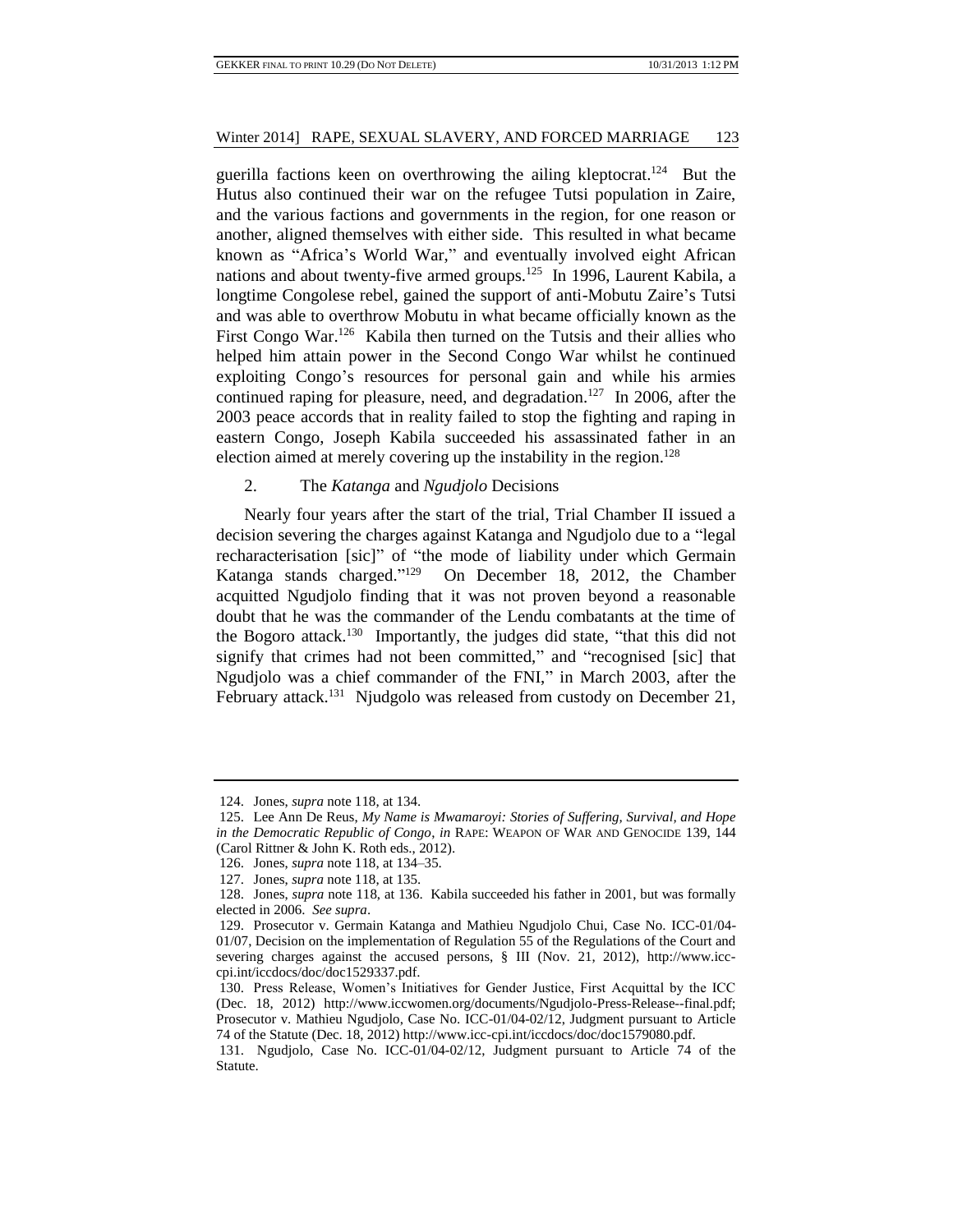$2012$ <sup>132</sup> The Office of the Prosecutor has appealed the decision.<sup>133</sup> Judgment in the *Katanga* case is pending.

## VI. APPLYING THE ELEMENTS OF CRIMES TO *KATANGA*

The *Katanga* case serves as the first-ever opportunity for the ICC to apply the revolutionary rules it has codified since the Court's inception over a decade ago. However, it is necessary to mention that this lack of attention on behalf of the Court toward rape and sexual violence is not due to a lack of situations and test cases—the ICC is currently investigating eighteen cases in eight separate situations.<sup>134</sup> Eleven of the cases include charges for rape, sexual violence, and sexual enslavement, three of which, not including *Katanga* and *Ngudjolo*, stem from the situation in DRC.<sup>135</sup> But *Katanga* is the only currently pending case with the opportunity to finally apply the codified rules arising out of the ICTY and ICTR and create a prosecutorial standard for future use. And although, as mentioned above, forced marriage was not charged under "any other form of sexual violence" or "other inhumane acts," as it has been at the SCSL, the ICC may still seize *sua sponte* the opportunity to address and develop its jurisprudence on this matter in this case.<sup>136</sup>

Over the course of the trial, numerous male and female witnesses have testified as to the gender-based crimes occurring during the Bogoro attack, in the subsequent days, and as general practice of the two armed groups.<sup>137</sup> Three female witnesses testified specifically to rape—they were gangraped by soldiers, and on multiple occasions, brought to a prison camp and sexually enslaved as "wives."<sup>138</sup> Male witnesses testified that women were abducted, taken hostage, used as sexual slaves, and forced into marriage

<sup>132</sup>*. Democratic Republic of Congo*, INTERNATIONAL CRIMINAL COURT, http://www.icccpi.int/en\_menus/icc/situations%20and%20cases/situations/situation%20icc%200104/relate d%20cases/ICC-01-04-02-12/Pages/default.aspx (last visited Oct. 1, 2013).

<sup>133.</sup> Prosecutor v. Mathieu Ngudjolo Chui, Case No. ICC-01/04-02/12, Prosecution's Appeal against Trial Chamber II's "Jugement rendu en application de l'article 74 du Statut" (Dec. 20, 2012), http://www.icc-cpi.int/iccdocs/doc/doc1531064.pdf.

<sup>134</sup>*. Situations and Cases*, INTERNATIONAL CRIMINAL COURT, http://www.icc-cpi.int/en\_ menus/icc/situations%20and%20cases/Pages/situations%20and%20cases.aspx (last visited Oct. 1, 2013).

<sup>135</sup>*. Democratic Republic of Congo*, INTERNATIONAL CRIMINAL COURT, http://www.icccpi.int/en\_menus/icc/situations%20and%20cases/situations/situation%20icc%200104/Pages /situation%20index.aspx (last visited Oct. 19, 2013).

<sup>136.</sup> Rome Statute, *supra* note 39, art. 7(1)(g), (e).

<sup>137.</sup> Women's Initiatives for Gender Justice, *Gender Report Card on International Criminal Court 2011*, 226 (Nov. 2011), http://www.iccwomen.org/documents/Gender-Report-Card-on-the-International-Criminal-Court-2011.pdf [hereinafter *Gender Report Card 2011*].

<sup>138</sup>*. Gender Report Card 2010*, *supra* note 1, at 165–75. The ICC, in this instance, utilized the application of the word "wife" to show ownership of the victim as opposed to the perpetrator's intent to force a conjugal association with the victim, as the AFRC Appeals Chamber did, *infra* VII.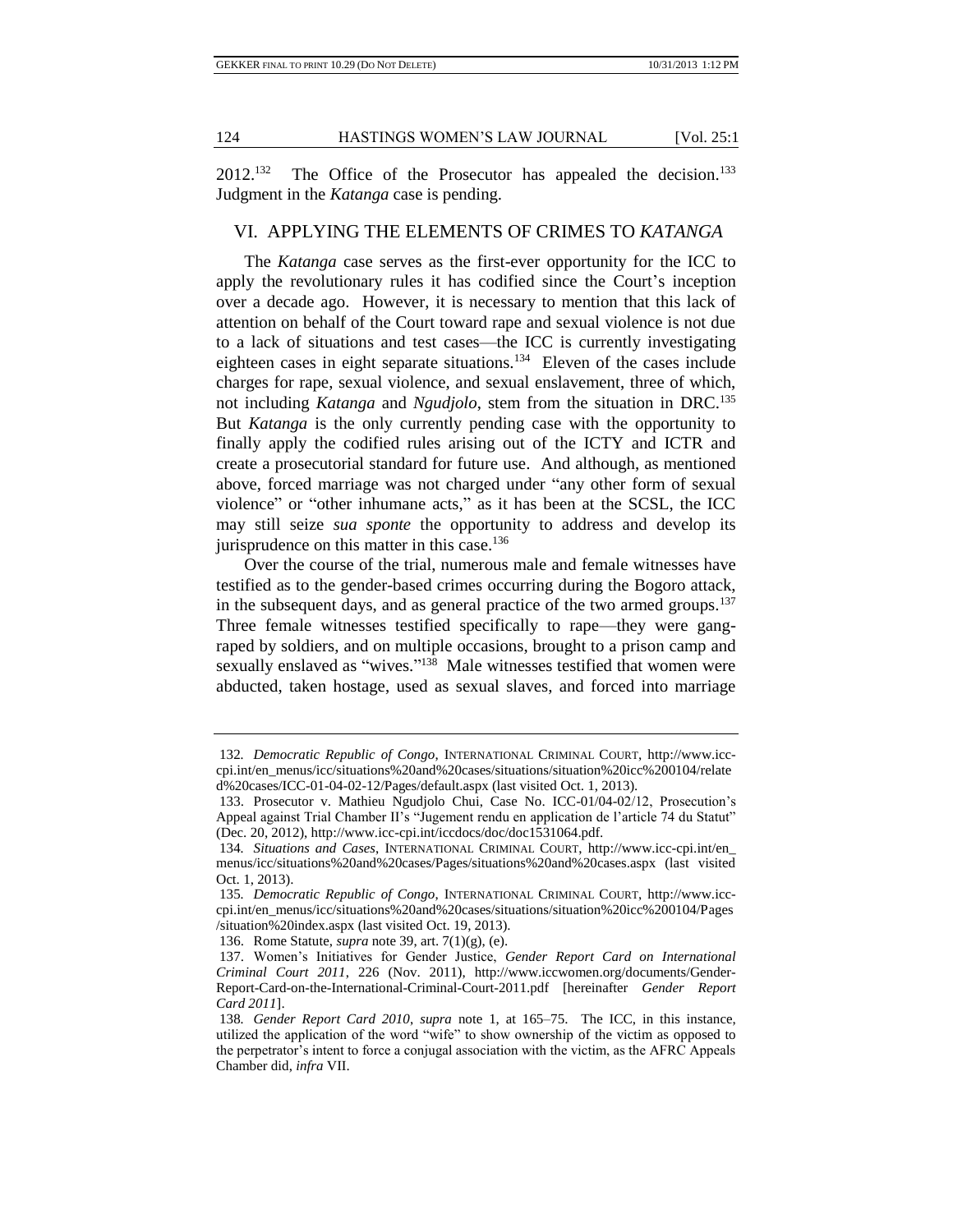with Ngudjolo's knowledge and implicit permission.<sup>139</sup> A witness also testified to a system of mutilating men and women that was used during the attack in Bogoro, which included cutting off sexual organs as well as heads and opening the victim's chest.<sup>140</sup> However, neither Katanga nor Ngudjolo were charged with mutilation. Although these practices were disputed as "contrary to the use of the [battle] rituals," extensive witness testimony supports the allegations that these atrocities were nevertheless committed.<sup>141</sup>

Under both Article 7(1)(g)-1 and Article 8(2)(b)(xxii)-1, crimes against humanity and war crimes respectively, elements of rape are:

1. The perpetrator invaded the body of a person by conduct resulting in penetration, however slight, of any part of the body of the victim or of the perpetrator with a sexual organ, or of the anal or genital opening of the victim with any object or any other part of the body.

2. The invasion was committed by force, or by threat of force or coercion, such as that caused by fear of violence, duress, detention, psychological oppression or abuse of power, against such person or another person, or by taking advantage of a coercive environment, or the invasion was committed against a person incapable of giving genuine consent.<sup>142</sup>

This definition is reflective of the spirit of both the ICTR *Akayesu* and the ICTY *Furundžija* decisions as the definition is narrow and explicit enough to establish stable grounds for prosecution but also encompasses the broad spirit of *Akayesu* and allows for flexibility in prosecutorial and judicial discretion. Furthermore, the coercive element is also fairly broad and is meant to support the *Akayesu* court's supposition that "coercion may be inherent in certain circumstances, such as armed conflict," meaning that once the existence of an armed conflict is established, rape and sexual violence occurring within that conflict is assumed to be nonconsensual.<sup>143</sup> Furthermore, it is required that the rape, as a crime against humanity, was "committed as part of a widespread or systematic attack directed against a civilian population" and "[t]he perpetrator knew . . . or intended" it as such.<sup>144</sup> As a war crime "[t]he conduct [must have taken] place in the context of and was associated with an international armed conflict" and "[t]he perpetrator was aware" of such. $145$  These requirements also apply to

<sup>139</sup>*. Gender Report Card 2011*, *supra* note 137, at 226–27.

<sup>140</sup>*. Gender Report Card 2011*, *supra* note 137, at 227.

<sup>141</sup>*. Gender Report Card 2011*, *supra* note 137, at 227.

<sup>142.</sup> Elements of Crimes, *supra* note 76, art. 7(1)(g)-1, 8(2)(b)(xxii)-1.

<sup>143.</sup> Akayesu, Case No. ICTR 96-4-T, Judgment, ¶ 688.

<sup>144.</sup> Elements of Crimes, *supra* note 76, art. 7(1)(g)-1.

<sup>145.</sup> Elements of Crimes, *supra* note 76, art. 8(2)(b)(xxii)-1.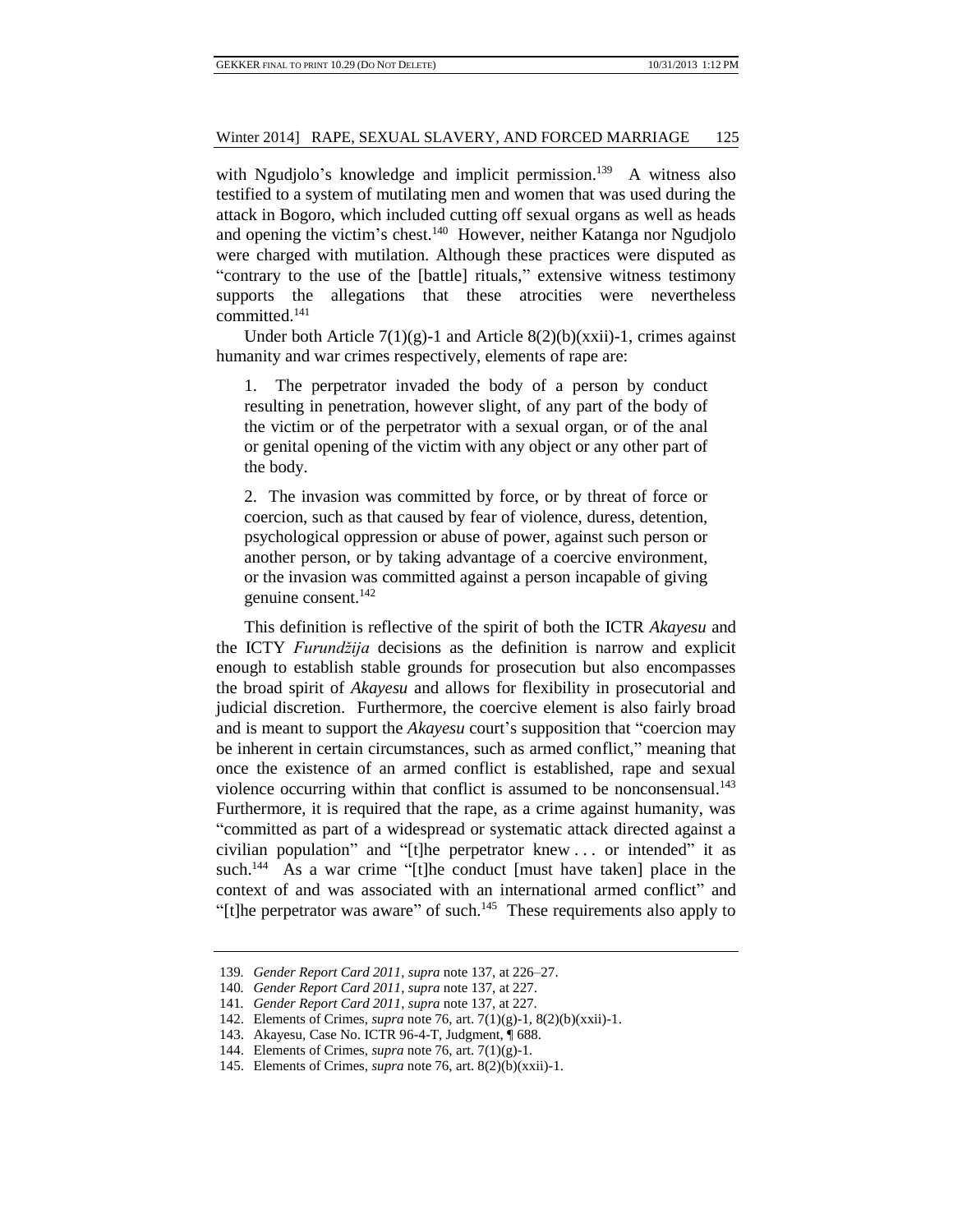the war crime and crime against humanity of sexual slavery.<sup>146</sup> The Elements of Crimes expand on the *Kunarac* decision by specifically enumerating sexual slavery as a crime under war crimes and crimes against humanity; the Elements define sexual slavery as "[exercising] any or all of the powers attaching to the right of ownership over one or more persons, such as by purchasing, selling, lending or bartering such a person or persons, or by imposing on them a similar deprivation of liberty" and "[causing] such person or persons to engage in one or more acts of a sexual nature."<sup>147</sup> The Elements of Crimes also specifically enumerate sexual violence as a crime against humanity and a war crime, a step in the right direction for independent recognition of gender-based crimes that neither the ICTY nor the ICTR took.<sup>148</sup>

In applying the Elements of Crimes to the Bogoro incident and *Katanga*, Trial Chamber II will have to decide whether the crimes were committed as part of a widespread or a systematic attack, whether Katanga knew or intended it as such, and whether the attack took place in the context of and was associated with an international armed conflict, and whether Katanga was aware of that. Based on the country conditions at the time of the attack and the widespread conflict between the Hema and the Lendu, as well as the participation of numerous neighboring countries in the conflict, it is likely that both of the conditions will be met.<sup>149</sup> Then, the Court will have to conduct a highly fact-specific finding based on witness testimony, as to whether Katanga was present at the Bogoro attack and whether his actions, based on the applicable mode of liability, rise to the conduct enumerated in the Elements. As the record has been redacted extensively for the purpose of witness protection and the cases are highly fact-based, it is difficult to conclude with certainty whether Katanga's conduct will give rise to a guilty verdict. However, it is likely, given available testimony that the evidence of rape and sexual slavery during and subsequent to the attack at Bogoro will be sufficient and extensive enough to find for a guilty verdict. Whether the Trial Chamber will choose to address the issue of forced marriage, under the umbrella of one of the crimes already charged, is uncertain but there is sufficient evidence in the record to allow such a diversion from the original indictment.

#### VII. FORCED MARRIAGE

It is important to note that the Trial Chamber does not have the opportunity of addressing *separately* the issue of forced marriage. Since the Rome Statute does not have jurisdiction over the independent crime of

<sup>146.</sup> Elements of Crimes, *supra* note 76, art. 7(1)(g)-2, 8(2)(e)(vi)-2.

<sup>147.</sup> Elements of Crimes, *supra* note 76, art. 7(1)(g)-2, 8(2)(e)(vi)-2.

<sup>148.</sup> Elements of Crimes, *supra* note 76, art. 7(1)(g)-6, 8(2)(b)(xxii)-6.

<sup>149.</sup> Trial Background, The Trial of Germain Katanga and Mathieu Ngudjolo Chui,

http://www.katangatrial.org/trial-background (last visited Oct. 1, 2013).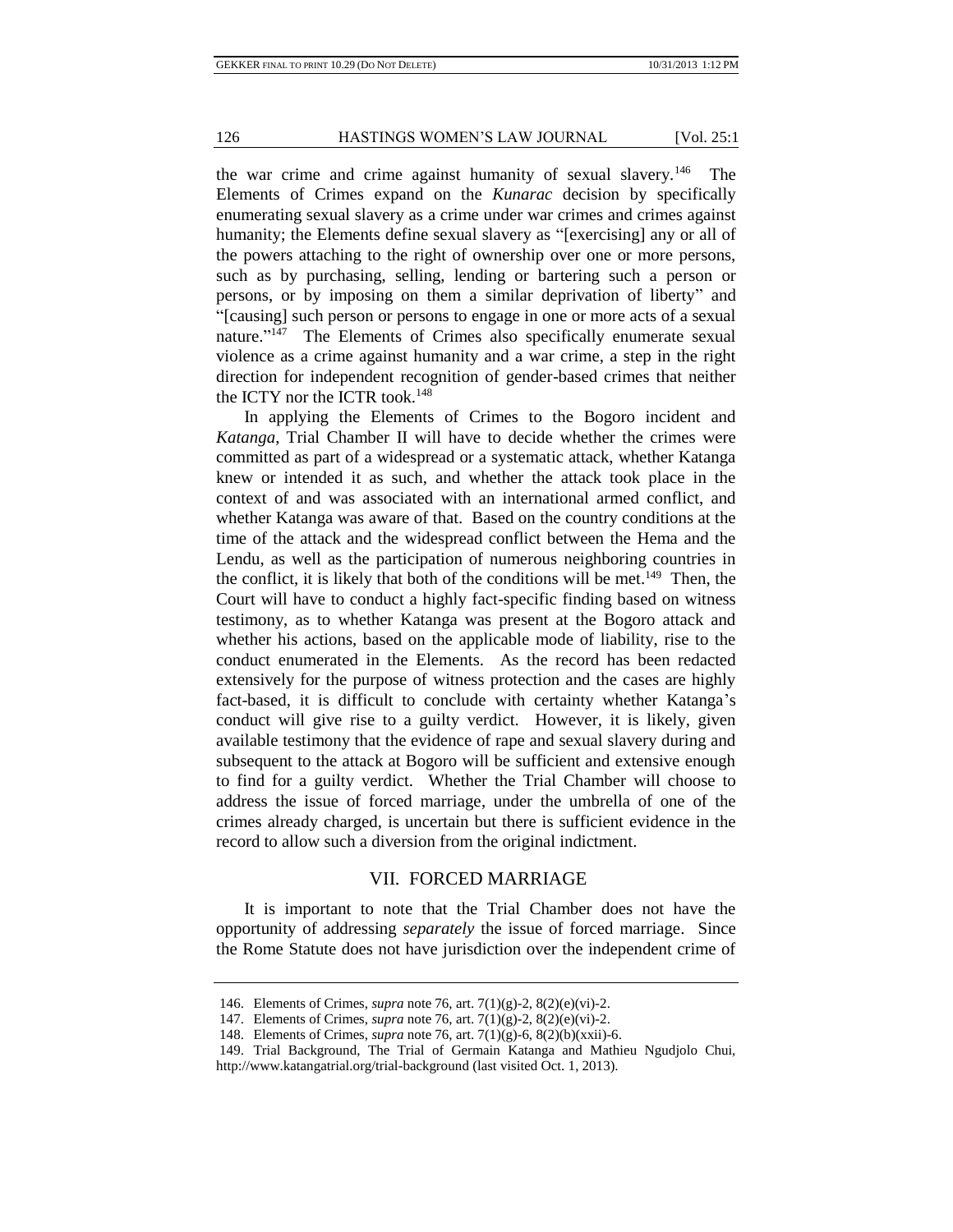forced marriage under either crimes against humanity or war crimes, as neither the ICTR nor the ICTY had, and the Office of the Prosecutor chose not to charge the crime under either "other form[s] of sexual violence" or "other inhumane acts,"<sup>150</sup> forced marriage was not charged in the indictment against either Katanga or Ngudjolo. In fact, the only modern tribunal that has thus far actively prosecuted and independently addressed the issue of forced marriage is the SCSL.<sup>151</sup> In 2008, the Appeals Chamber recognized forced marriage as a distinct crime falling under "other inhumane acts," as part of crimes against humanity.<sup>152</sup> This lack of legal attention to forced marriage is not due to the absence of the issue as both the cases at ICTR encountered extensive testimony regarding the forced taking of "wives" <sup>153</sup> and the ICC's investigation and prosecution in the DRC situation established the prevalence of the practice.<sup>154</sup> Rather, the hesitance to prosecute forced marriage during a conflict (as opposed to arranged marriages occurring in the peace time—an important distinction<sup>155</sup>) arises out of the debate whether explicitly enumerating forced marriage as a crime against humanity would diminish the gravity of the crime by limiting it to a domestic distinction or if such action would instead internationally recognize the specific crime the victims endured.<sup>156</sup> In the case of *Katanga*, the lack of recognition of forced marriage as a separate crime against humanity likely does not diminish the seriousness of the prosecution and of the recognition of atrocities committed against the women and girls at Bogoro and in the Ituri region such that the benefit in adoption by the ICC of the standards SCSL has used in its crucial forced marriage cases, discussed *infra*, would outweigh the muddling of the

<sup>150.</sup> Rome Statute, *supra* note 39, art. 7(1)(g), (e).

<sup>151.</sup> The Extraordinary Chambers in the Courts of Cambodia (ECCC) has also begun conducting investigations into forced marriage during the Khmer Rouge regime. *See* Prosecutor v. Nuon Chea, Ieng Sary, Ieng Thirith & Khieu Samphan, Case No. 002/19-09- 2007-ECCC-OCIJ, Order on Request for Investigative Action Concerning Forced Marriages and Forced Sexual Relations (Extraordinary Chambers in the Courts of Cambodia, Dec. 18, 2009), http://www.eccc.gov.kh/sites/default/files/documents/courtdoc/D268\_2\_EN.pdf.

<sup>152.</sup> Prosecutor v. Brima, Kamara & Kanu, Case No. SCSL-2004-16-A, Judgment, ¶ 202 (Feb. 22, 2008), http://www.sc-sl.org/LinkClick.aspx?fileticket=6xjuPVYy%2fvM%3 d&tabid=173 [hereinafter AFRC Appeals Judgment].

<sup>153.</sup> Monika Satya Kalra, *Forced Marriage: Rwanda's Secret Revealed,* 7 U.C. DAVIS J. INT'L L. & POL'Y 197, 201 (2001).

<sup>154</sup>*. Gender Report Card 2010*, *supra* note 1, at 171, 174; Eva Smets, *Justice for "Bush Wives": The ICC and Bosco Ntaganda*, HUFF. POST (May 31, 2012, 10:25 AM), http://www.huffingtonpost.com/eva-smets/justice-for-bush-wives-congo\_b\_1534000.html; Prosecutor v. Katanga & Chui, Case No. ICC-01/04-01/07, Decision on the Confirmation of Charges, ¶ 353 (Int'l Crim. Court Pre-Trial Chamber I (Sept. 30, 2008), http://www.icccpi.int/iccdocs/doc/doc571253.pdf.

<sup>155</sup>*. See* Jennifer Gong-Gershowitz, *Forced Marriage: A "New" Crime Against Humanity?*, 8 NW. U.J. INT'L HUM. RTS. 53, 34 (2009).

<sup>156</sup>*. Compare* Valerie Oosterveld, *The Gender Jurisprudence of the Special Court for Sierra Leone: Progress in the Revolutionary United Front Judgments*, 44 CORNELL INT'L L.J. 49, 67 (2011) *with* Gong-Gershowitz, *supra* note 155, at 3.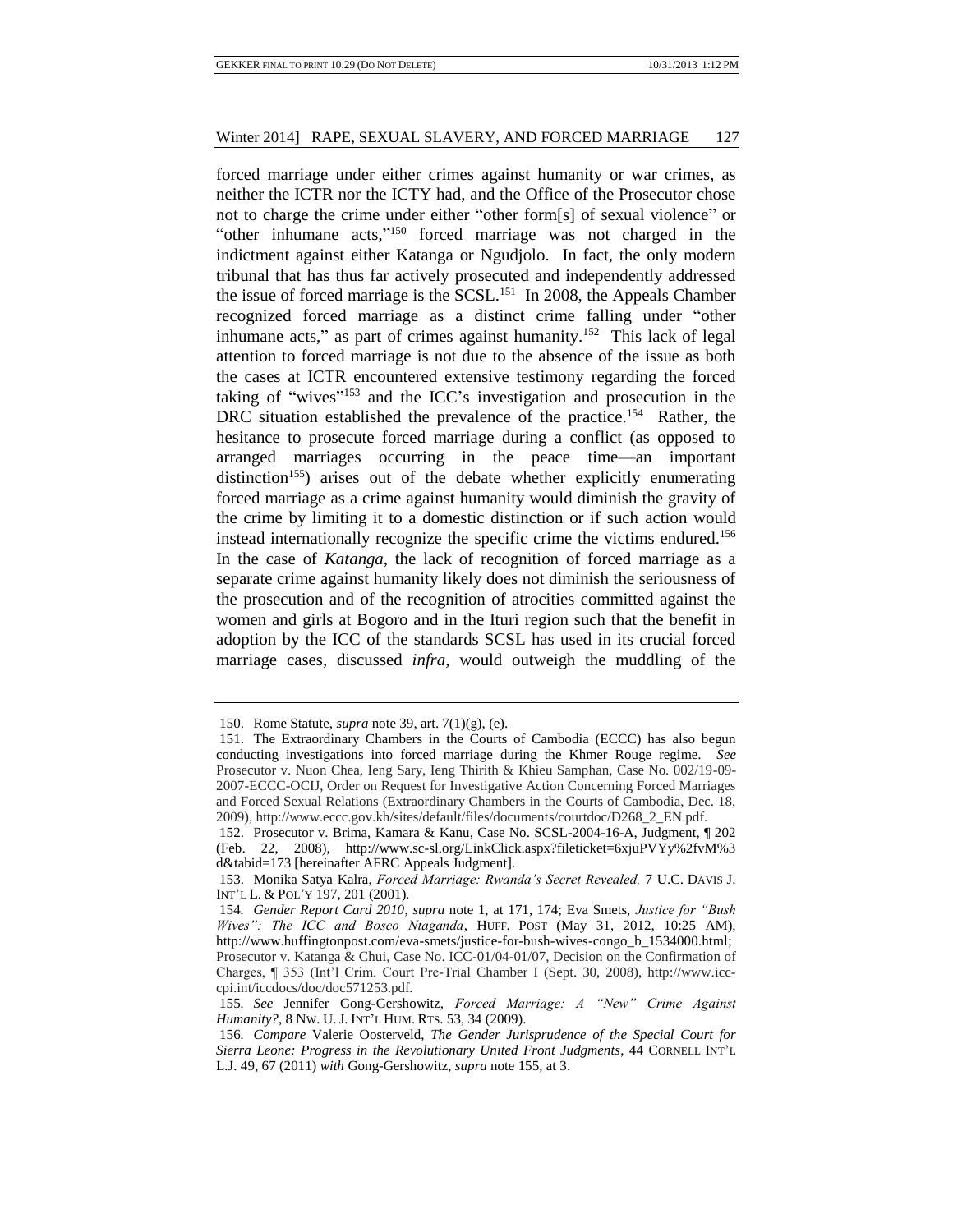distinction in the elements between forced marriage and sexual slavery. However, this fear of muddling of the elements does not mean that the ICC should avoid addressing the issue altogether. At the very least, in finding Katanga guilty of sexual slavery, the Court could identify the specific aspects of forced marriage that also constitute sexual slavery, discuss any potential differences it recognizes in the practices, and acknowledge that such practices have been prevalent in the conflict.

The SCSL developed its forced marriage jurisprudence in two notable cases—Prosecutor v. Brima, Kamara and Kanu, also known as the Armed Forces Revolutionary Council (AFRC) trial, and Prosecutor v. Sesay, Kallon and Gbao, known as the Revolutionary United Front (RUF) case. Both cases arose out of the severe sexual violence atrocities committed during the decade long civil war between various guerilla factions, often supported by neighboring countries, where as many as 257,000 women and girls were subject to brutal sexual violence.<sup>157</sup> The perpetrators indiscriminately gang raped, sexually mutilated and tortured, abducted, sexually enslaved, and forcibly "married" women and girls as young as  $ten.<sup>158</sup>$ 

In June 2007, the SCSL Trial Chamber II handed down the judgment in the AFRC trial concluding that forced marriage failed to qualify as "other inhumane acts" under the SCSL Statute due to a lack of "need to create a new, distinct category of crime," and finding that the crime of forced marriage was wholly subsumed by the crime against humanity of sexual slavery.<sup>159</sup> In fact, elements of sexual slavery include exercising "any or all of the powers attaching to the right of ownership over one or more persons, such as by purchasing, selling, lending or bartering such a person or persons, or by imposing on them a similar deprivation of liberty," and causing "such person or persons to engage in one or more acts of a sexual nature" during the conflict.<sup>160</sup> Sufficient testimonial evidence supports the conclusion that specifically these actions occurred under the characterization of marriage.<sup>161</sup> The prosecutor argued that a crime against

<sup>157.</sup> HUMAN RIGHTS WATCH, "WE'LL KILL YOU IF YOU CRY": SEXUAL VIOLENCE IN THE SIERRA LEONE CONFLICT, Vol. 15, No. 1 (A), 25–26 (Jan. 2003), *available at* http://www. hrw.org/reports/2003/sierraleone/sierleon0103.pdf (citing PHYSICIANS FOR HUMAN RIGHTS, WAR-RELATED SEXUAL VIOLENCE IN SIERRA LEONE: A POPULATION BASED ASSESSMENT 3–4 (2002), *available at* http://physiciansforhumanrights.org/library/ documents/reports/sexualviolence-sierra-leone.pdf) [hereinafter WE'LL KILL YOU IF YOU CRY]. For an in-depth background discussion of the conflict, *see supra* at 9–15; *see also* Gong-Gershowitz, *supra* note 155, at 6–10.

<sup>158.</sup> WE'LL KILL YOU IF YOU CRY, *supra* note 156, at 28–45.

<sup>159.</sup> Prosecutor v. Brima, Kamara & Kanu, Case No. SCSL-2004-16-A, Trial Chamber II Judgment, ¶¶ 703, 711 (June 20, 2007), http://www.sc-sl.org/LinkClick.aspx?fileticket =EqikfVSpLWM=&tabid=106 [hereinafter AFRC Trial Judgment]; Statute of the Special Court of Sierra Leone, art. 2(i) (Jan. 16, 2002), http://www.sc-sl.org/LinkClick.aspx? fileticket=uClnd1MJeEw%3d&tabid=176 [hereinafter SCSL Statute].

<sup>160.</sup> AFRC Trial Judgment, *supra* note 159, ¶ 708.

<sup>161</sup>*. See generally* AFRC Trial Judgment, *supra* note 159, ¶¶ 1080–1188.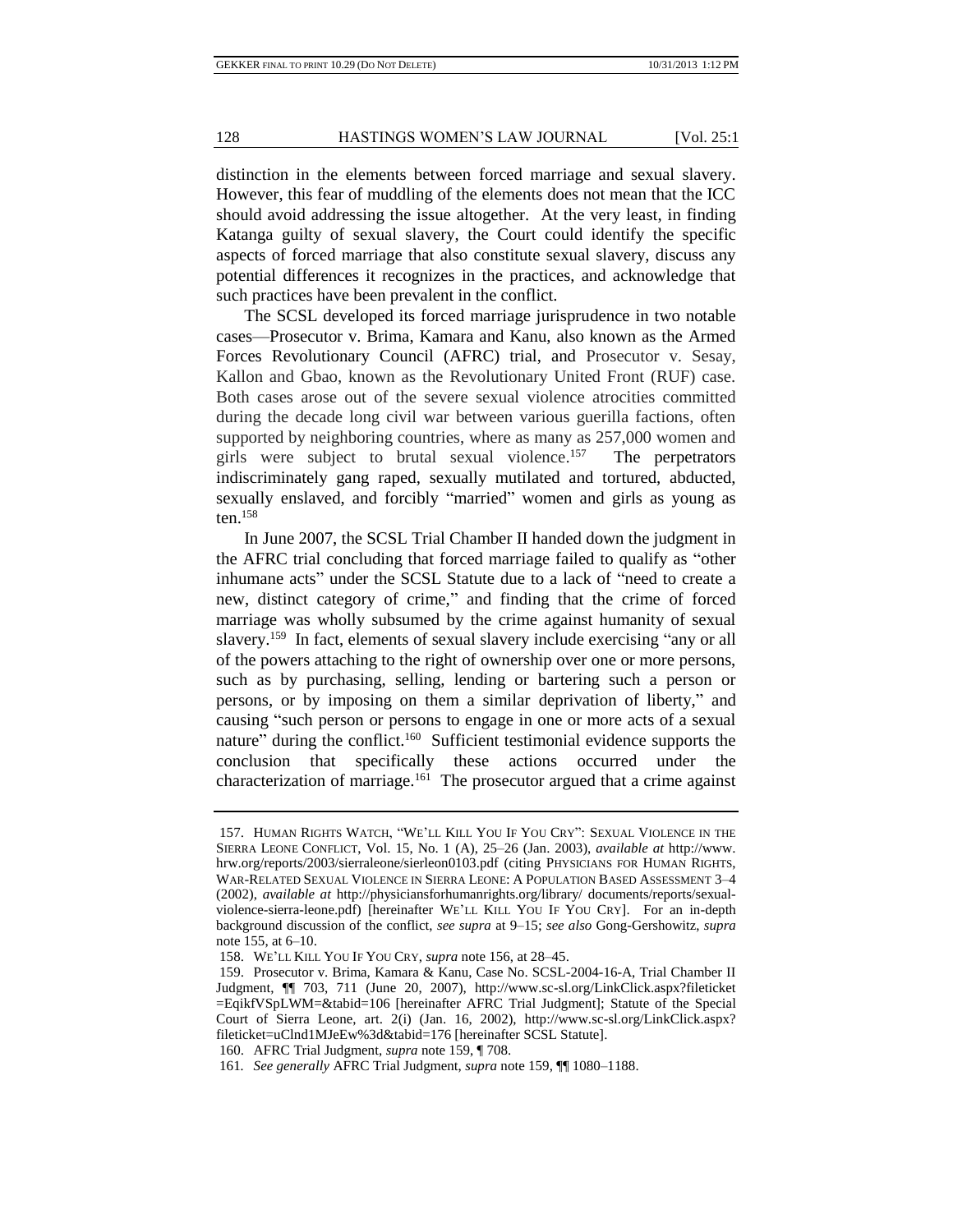humanity of forced marriage should be based around the intention by the perpetrator to "confer a status of marriage by force or threat of force or coercion  $\dots$  with the intention of conferring the status of marriage," $162$  such that "a declarative act alone, if intended to 'confer a status of marriage,' would constitute a violation of international criminal law."<sup>163</sup> But simply using the term "wife" would not satisfy the gravity element adopted by the Trial Chamber and such a definition of the crime of forced marriage would have to imply acts in addition to those intended to confer marital status.<sup>164</sup> To address this issue, the prosecutor argued that forced marriage possesses distinctive features, other than sex, that warrant a separate definition and recognition from sexual slavery, namely conjugal duties such as cooking and cleaning.<sup>165</sup> However, the Trial Chamber notably rejected cooking and cleaning as essential characterizations of marriage and instead considered those acts further evidence of forced labor thus proving the element of control, as was found in the *Kunarac* decision in ICTY, and similar to the use of the word "wife" to demonstrate intent "to exercise ownership over the victim." 166

The Appeals Chamber, in handing down its verdict in February 2008, agreed with the prosecution's argument that forced marriage is not only a sexual crime but that the perpetrators intended to impose a "forced conjugal association rather than exercise an ownership interest" in the women and girls.<sup>167</sup> The Appeals Chamber then enumerated distinguishing factors differentiating forced marriage and sexual slavery: 1) "perpetrator compelling a person by force or threat of force . . . into a forced conjugal association with a [sic] another person resulting in great suffering, or serious physical or mental injury on the part of the victim," thereby 2) "[implying] a relationship of exclusivity between the husband<sup>168</sup> and wife, which could lead to disciplinary consequences for breach of this exclusive

<sup>162.</sup> AFRC Trial Judgment, *supra* note 159, ¶ 701.

<sup>163.</sup> Gong-Gershowitz, *supra* note 155, at 22.

<sup>164.</sup> The Trial Chamber adopted additional elements from the Element of Crimes of the Rome Statute under "other inhumane acts" including that the "act was of a gravity similar to the acts referred to in Article 2(a) to (h) of the [SCSL] statute." AFRC Trial Judgment, *supra* note 159, ¶ 698.

<sup>165.</sup> AFRC Trial Judgment, *supra* note 159, ¶ 701.

<sup>166.</sup> AFRC Trial Judgment, *supra* note 159, ¶ 711. The Trail Chamber also held that "other inhumane acts" did not include crimes of sexual nature since Article 2(g) of the SCSL Statute already contained the catchall provision of "any other form of sexual violence." SCSL Statute, *supra* note 159.

<sup>167.</sup> AFRC Appeals Judgment, *supra* note 152, ¶¶ 189–90.

<sup>168.</sup> The term "husband" is certainly not used in this note in the traditional sense to connote a consensual marital relationship but only for the sake of simplicity in the discussion. Both the AFRC Appeals Chamber and the RUF Trial Chamber noted the explicit lack of consent in testimonial evidence. *See* AFRC Appeals Judgment, *supra* note 152, ¶ 190; Prosecutor v. Sesay, Kallon, and Gbao, Case No. SCSL-04-15-T, Judgment, ¶¶ 1185, 1211–12, 1287, 1293 (Mar. 2, 2009), http://www.sc-sl.org/ LinkClick.aspx?fileticket= D5HojR8FZS4%3d&tabid=215 [hereinafter RUF Trial Judgment].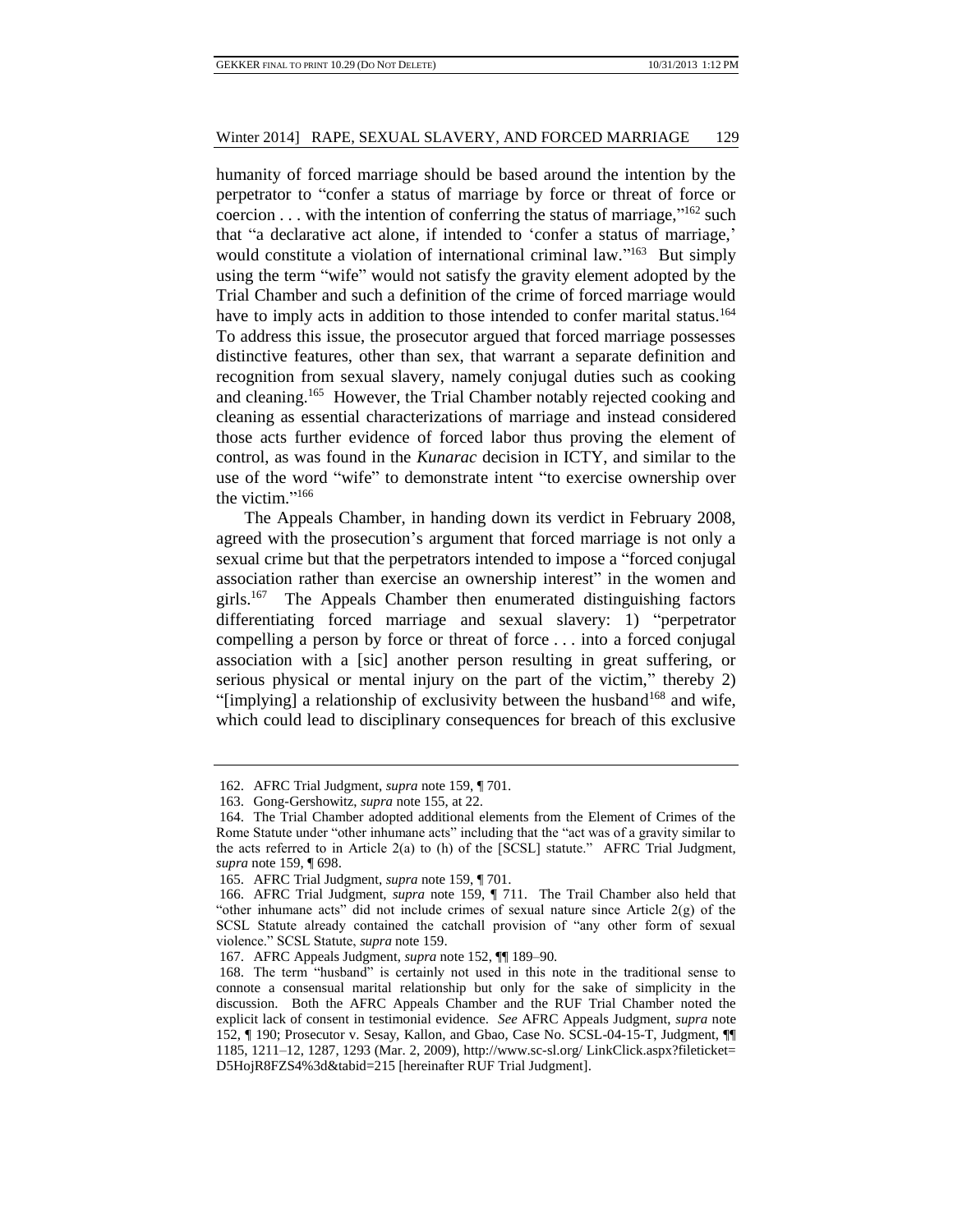arrangement."<sup>169</sup> In attempting to establish the gravity of forced marriage as a stand-alone crime against humanity, the Appeals Chamber relied on the very same evidence that it had rejected earlier as unnecessary elements to forced marriage—evidence of physical and sexual violence—in finding that this conduct on behalf of the perpetrator was grave enough considering "the atmosphere of violence in which the victims were abducted."<sup>170</sup> The Appeals Chamber also relied on the notion of exclusivity to differentiate between sexual slavery and forced marriage even though exclusivity may also serve as evidence of ownership over the victim supporting the crime of sexual slavery.<sup>171</sup> Even though the Appeals Chamber attempted to provide a basis for providing a new definition for the crime of forced marriage, the result created confusion as to what elements constitute the crime and what weight should evidence of sexual violence be given, as well as when should it be considered. The Chamber seemed to support the conclusion that whether the crime at hand is one of sexual slavery or forced marriage turned on the use of the word "wife" and the intent of the perpetrator to impose a forced conjugal association. Regardless of its findings, however, the Appeals Chamber declined to enter fresh convictions on this count.<sup>172</sup>

The Trial Chamber in the RUF trial was the first to be able to apply the confusing jurisprudence stemming from the ARFC case in February 2009 when it found three former members of the RUF "guilty of two separate crimes against humanity, sexual slavery and another inhumane act, based on a pattern of conduct that the Trial Chamber broadly characterized as forced marriage."<sup>173</sup> The Trial Chamber, as did the ARFC Appeals Chamber, used evidence of sexual violence to support findings of both sexual slavery and forced marriage thus further clouding the distinction between the two crimes without setting our specific elements defining the latter.<sup>174</sup> Instead, the Trial Chamber explained its understanding of forced marriage through specifically enumerated instances: forced into conjugal relationships with RUF soldiers, expected to have sexual intercourse<sup>175</sup> on demand and maintain an exclusive sexual relationship, forced to perform

<sup>169.</sup> AFRC Appeals Judgment, *supra* note 152, ¶ 195.

<sup>170.</sup> AFRC Appeals Judgment, *supra* note 152, ¶¶ 200–01.

<sup>171.</sup> AFRC Appeals Judgment, *supra* note 152, ¶ 195.

<sup>172.</sup> AFRC Appeals Judgment, *supra* note 152, ¶ 202.

<sup>173.</sup> Gong-Gershowitz, *supra* note 155, at 56 (internal quotation marks omitted); RUF Trial Judgment, *supra* note 168, ¶ 1293.

<sup>174.</sup> RUF Trial Judgment, *supra* note 168, ¶ 1293–94.

<sup>175.</sup> The Trial Chamber differentiates through its language the sexual violence committed against the victims into before and after their "marriages." In recalling the testimony of witness TF1-314, the Chamber states "that she was raped twice before being married" and "[a]s the Commander's wife . . . was forced to . . . have sexual intercourse with him." RUF Trial Judgment, *supra* note 168, ¶ 1460 (internal quotations marks omitted). The difference in language may be the Chamber's attempt to highlight the apparent nonsexual nature of forced marriage, as the AFRC Appeals Chamber decided, and the obviously sexual nature of sexual slavery thus attempting to clarify the difference in crimes.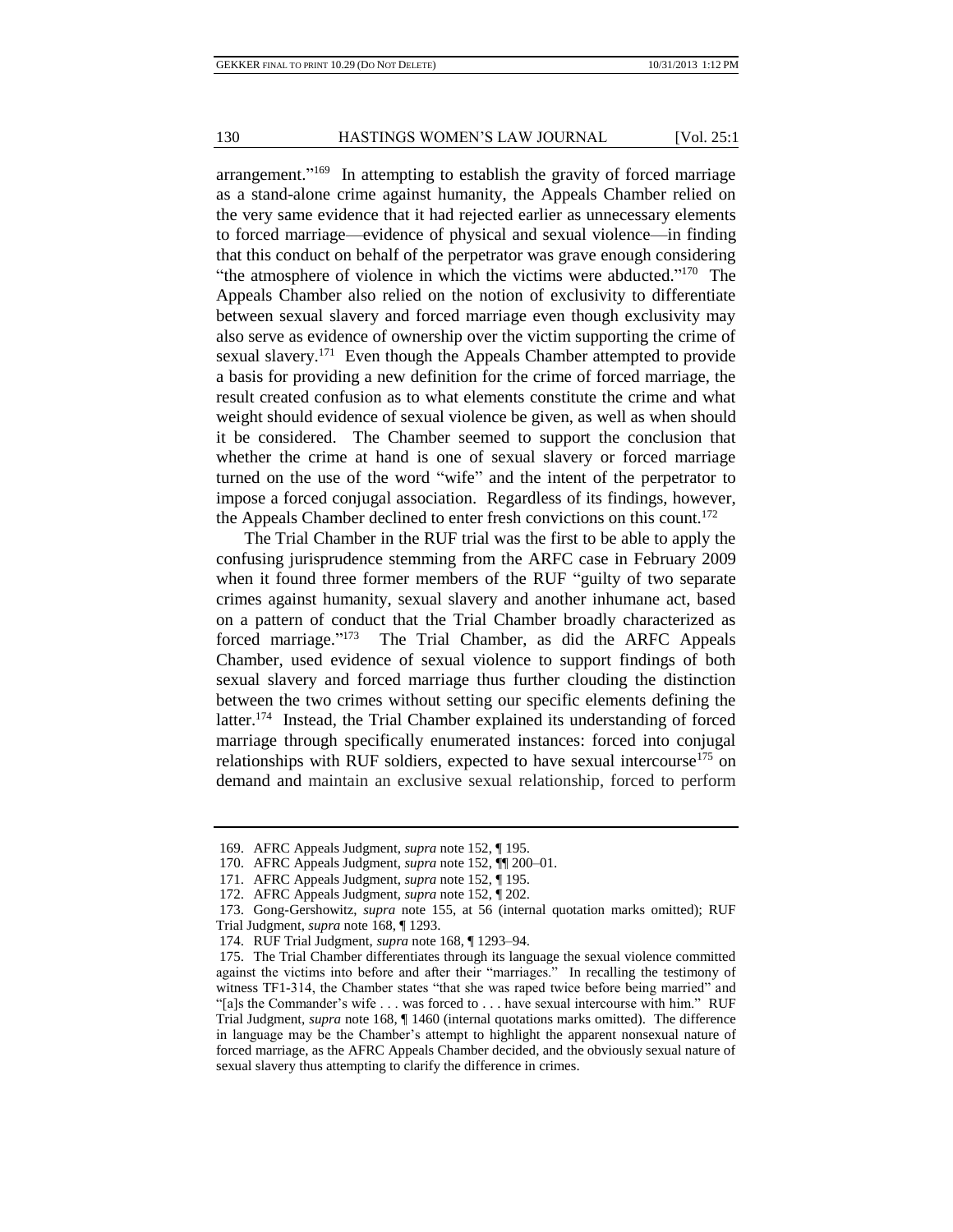domestic chores such as cooking and housework, made to carry the husband's possessions, bear children, and completely acquiesce to the will of her husband.<sup>176</sup> These specific instances, however, may be and have been interpreted by the Trial Chambers as fulfilling the elements of both sexual slavery and forced marriage, using "the term 'wife' [to] either demonstrate the 'exclusivity' factor required for forced marriage or to demonstrate the ownership factor required for sexual slavery." 177

The ARFC Appeals Chamber finding of a distinct crime against humanity of forced marriage and the RUF Trial Chamber<sup>178</sup> applying the definition of forced marriage in its trial is a significant step in legally recognizing and addressing the prevalent issue of forced marriage in an international court of law. However, the confusing repackaging of the same facts to prove similar elements of both crimes may in fact be more harmful in the goal of recognizing and prosecuting forced marriage, which more often is better described as "sexual slavery plus" and could be better used as "evidence of aggravating circumstances warranting an additional penalty during the sentencing phase." <sup>179</sup> Although the ARFC Appeals Chamber may have been attempting to do for forced marriage what the *Kunarac* decision did for sexual slavery—namely bring it to the forefront of international prosecution and establish it as a recognized peremptory norm—the definition set forth may have actually set back international criminal prosecution by muddling the distinctions between the two crimes against humanity. Instead of trying to enumerate specific elements of forced marriage under "other inhumane acts" and having to provide evidence of sufficient gravity, it would be better for the ICC, in developing its own forced marriage jurisprudence, to accept the sexually based nature of forced marriage and explicitly recognize it as a particular form of sexual slavery. In doing so, the victims would be internationally recognized and vindicated for the especially egregious crime they were forced to experience instead of being hurriedly lumped together in an ambiguously defined and overlapping category. By focusing on the conjugal duties, such as cooking and cleaning, and deeming forced marriage a nonsexual crime, the ARFC Appeals Chamber directs the focus away from the physical and sexual violence committed in the conflict and experienced by the victims while the RUF Trial Chamber's change in language from

<sup>176.</sup> RUF Trial Judgment, *supra* note 168, ¶¶ 460, 1154–55, 1211–13, 1293, 1295, 1413, 1460, 1472.

<sup>177.</sup> Gong-Gershowitz, *supra* note 155, at 62.

<sup>178.</sup> Both the prosecution and the defendants appealed the Trial Chamber's verdict on various grounds and the Appeals Chamber dismissed and amended certain counts of the indictment but it upheld the counts of sexual slavery and forced marriage, relevant to the purposes of this note. *See generally* Prosecutor v. Sesay, Kallon, and Gbao, Case No. SCSL-04-15-A, Judgment (Oct. 26, 2009), http://www.sc-sl.org/LinkClick.aspx?fileticket =CGgV JRfNF7M%3d&tabid=218.

<sup>179.</sup> Gong-Gershowitz, *supra* note 155, at 65.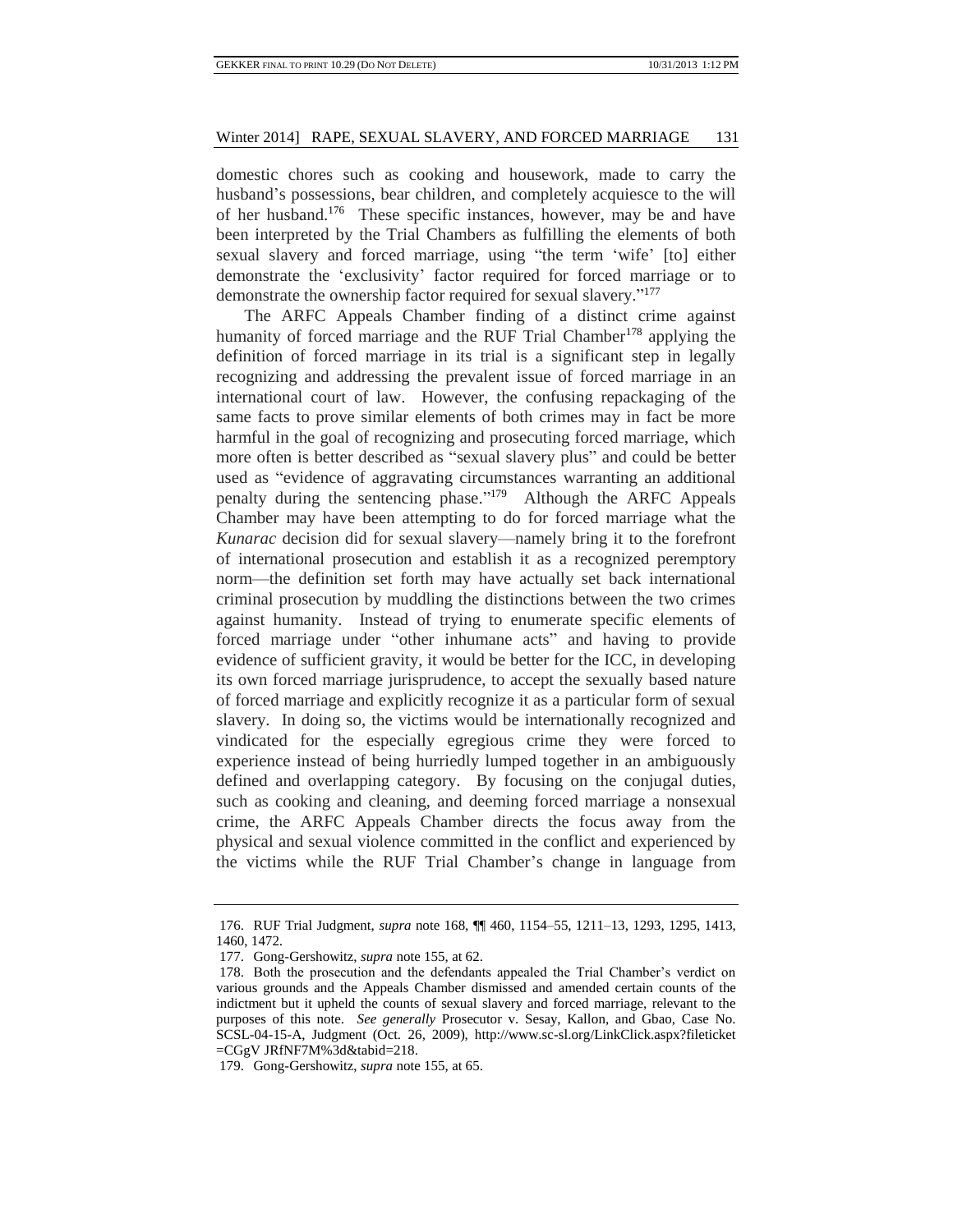"rape" to "sexual intercourse" diminishes and normalizes the extreme sexual violence experienced by the "wives," neither of which aids in recognition and destigmatization of the victims. Specifically recognizing forced marriage as a crime under sexual slavery would allow for the specific act to be prosecuted to the full extent of the law with the application of the term "wife" not being central to the finding of guilt on a particular count but as an aggravating factor used in sentencing once the general crime of sexual slavery has been found and as evidence of the intent to dominate or control. In handing down the verdict in *Katanga*, the ICC could seize upon the opportunity of introducing the crime of forced marriage into the Court's jurisdiction and discussion.

## VIII. CONCLUSION

Utilizing the *Katanga* case as the ICC's first-ever trial study for prosecuting rape and sexual slavery under the finally codified rules arising out of the extensive work at the ICTY and ICTR, the ICC will be able to establish prosecutorial and judicial procedures for prosecuting similar cases in the near future. Such procedures will not only be useful for the eleven upcoming rape, sexual violence, and sexual slavery trials, but also in meeting the original need that led to the inclusion of these definitions and rules in the ICC in the first place: the creation of a reliable and coherent jurisprudence, one that would eventually homogenize prosecution of grave international crimes, including sexual violence crimes. This case is multifunctional: by employing these rules and definitions in an actual case, the ICC is demonstrating that an internationally accepted definition of rape and sexual violence is still necessary and pertinent; by revolutionizing victim participation, the ICC is calling greater attention to the needs and well-being of the victims, who undeniably benefit from a solid, universal legal definition for the crimes committed against them—And by acknowledging the prevalence of rape and sexual violence in international and non-international armed conflicts, and enumerating the specific crimes and their elements, the ICC is endorsing the recognition of rape and sexual violence as independent jus cogens norms. Additionally, the *Katanga* case may also be a suitable platform for the ICC to integrate and develop further the SCSL jurisprudence on forced marriage even though the crime was not initially charged in the indictment since sufficient testimonial evidence has been presented to prove the existence of such practices. If not, the ICC should continue to monitor the progression of prosecution of forced marriage through the SCSL and the ECCC tribunals and attempt to develop its own forced marriage jurisprudence, which would recognize the sexual nature of forced marriage and enumerate it as a particular crime under sexual slavery. Such work by the ICC would enable the development of a uniform definition and application of forced marriage thus recognizing the atrocities the victims have experienced, similar to the vindication the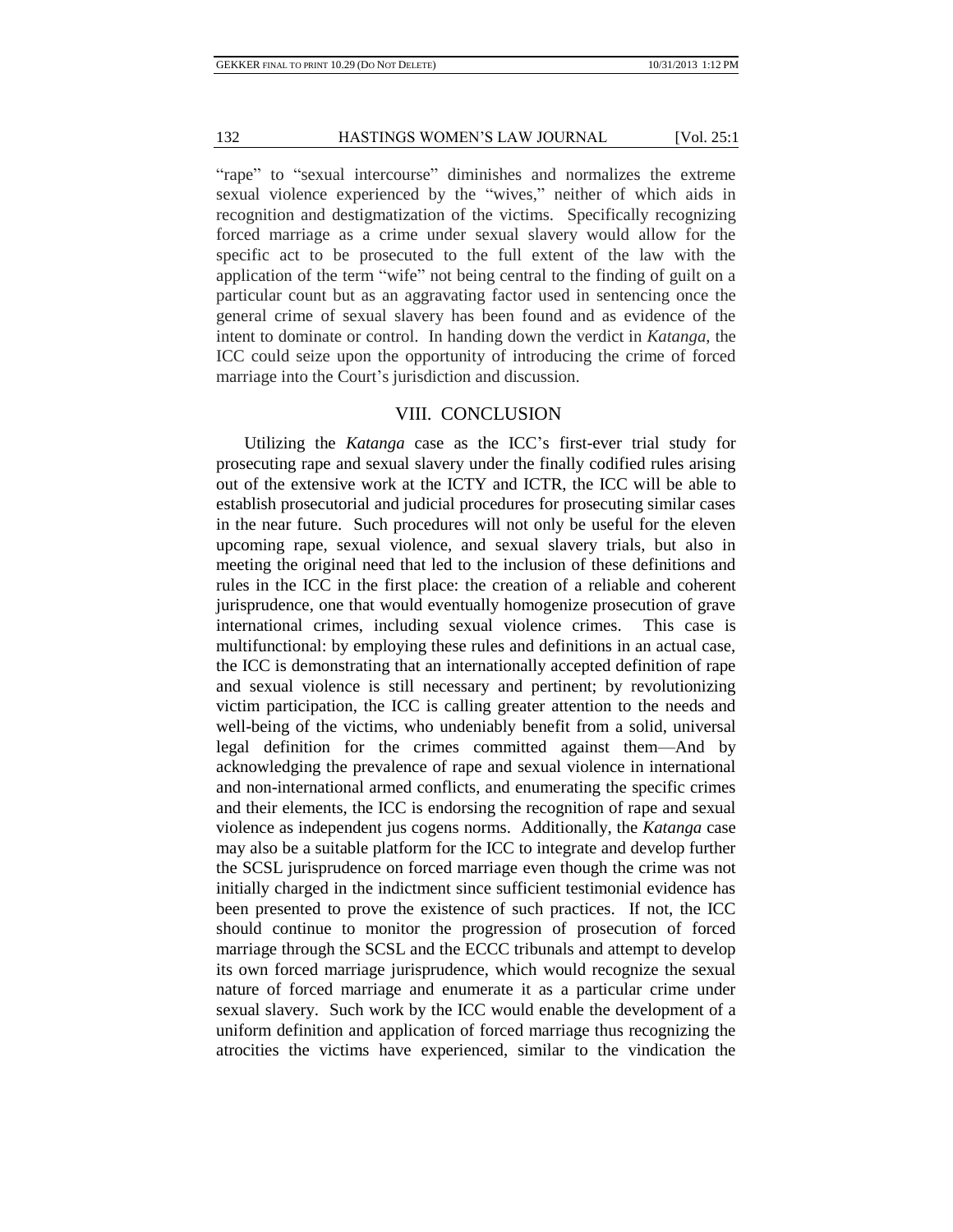victims are allowed now through the recognition and standardization of rape, sexual violence, and sexual slavery under the Rome Statute. While the establishment of these rules reinforces the international cooperation of States and helps further develop the relatively new field of international criminal law, these rules will ideally eventually fall into disuse, as rape and sexual violence would become unthinkable violations of jus cogens norms. Likewise, the validation of the victims' experiences and recognition of the atrocities by the international community, especially by States where these atrocities are being committed and where the culture continues to blame the victims, will hopefully assist in the eventual disuse of these rules as well. In the meantime, the codification of the ICTY and ICTR principles continues to play a crucial role in the prosecution of rape, sexual slavery, and sexual violence at the international criminal level.